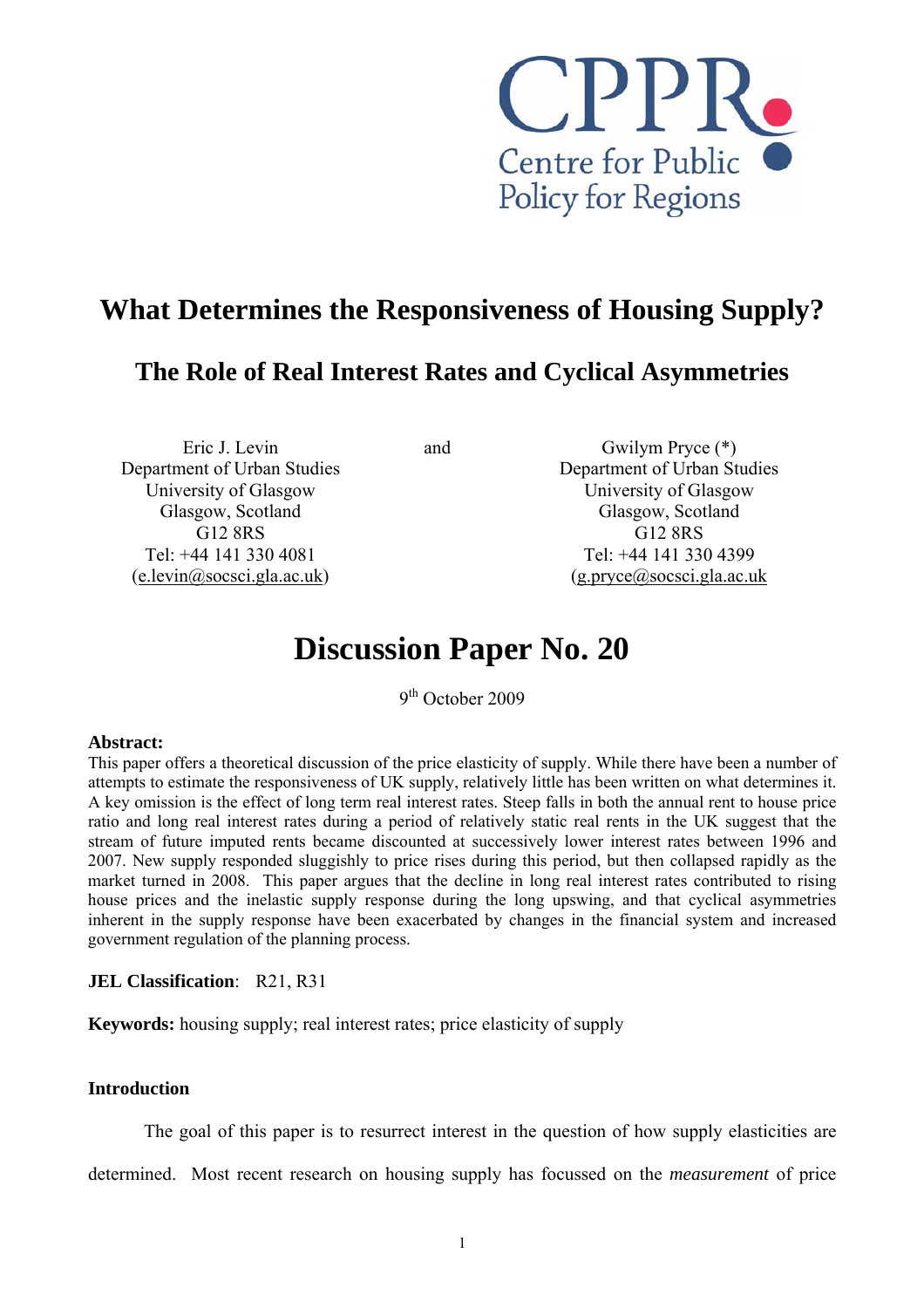elasticities, rather than *explaining* what causes them. There has been relatively little innovation in the last quarter of a century in our understanding of how supply elasticities are actually formed or what might cause them to change over time or across space. While the Barker Review (2003) has done much to raise the political profile of housing supply *per se*, it has not stimulated notable theoretical developments. On the contrary; if anything the Barker Review has served to concentrate attention on a single cause – sluggish planning system – and a fairly simple perception of how this constrains supply.

The first contribution of the current paper is to establish a direct and central role for real interest rates in the determination of housing supply. We aim to demonstrate, without recourse to market failure arguments, that there are good theoretical grounds for believing that the price elasticity of supply will vary over time due to changes in real interest rates.

Our second contribution is to explore how state intervention and market imperfections provide an additional range of drivers of PES that might also serve to explain why we appear to observe asymmetric response of the construction industry to house price signals – sluggish adjustment to rising prices, but rapid contraction in response to price falls. Existing theories (such as the labour market explanation offered by Pryce 1999) are unlikely to provide an adequate explanation of the rapid contraction in newbuild during the recent downturn, for example, where housing starts fell starts fell by 19 per cent from the June quarter of 2007 to the same quarter in  $2008<sup>1</sup>$  $2008<sup>1</sup>$  $2008<sup>1</sup>$ , whereas house prices fell by just 4%  $<sup>2</sup>$  $<sup>2</sup>$  $<sup>2</sup>$ .</sup>

The paper begins with a brief summary of the existing literature (more detailed reviews can be found in Bartlett (1989), DiPasquale (1999), Blackley (1999) and Bramley et al. (1999)). We then present the case, in section two, for connecting house prices, real interest rates and the price elasticity of supply. We develop a simple algebraic model to illustrate why house price movements generated by real interest rates movements cause weaker supply responses than house price

<sup>&</sup>lt;sup>1</sup> House Building: June Quarter 2008, England, Communities and Local Government, London.

<span id="page-1-1"></span><span id="page-1-0"></span><sup>&</sup>lt;sup>2</sup> Nationwide mix adjusted quarterly house price index for the UK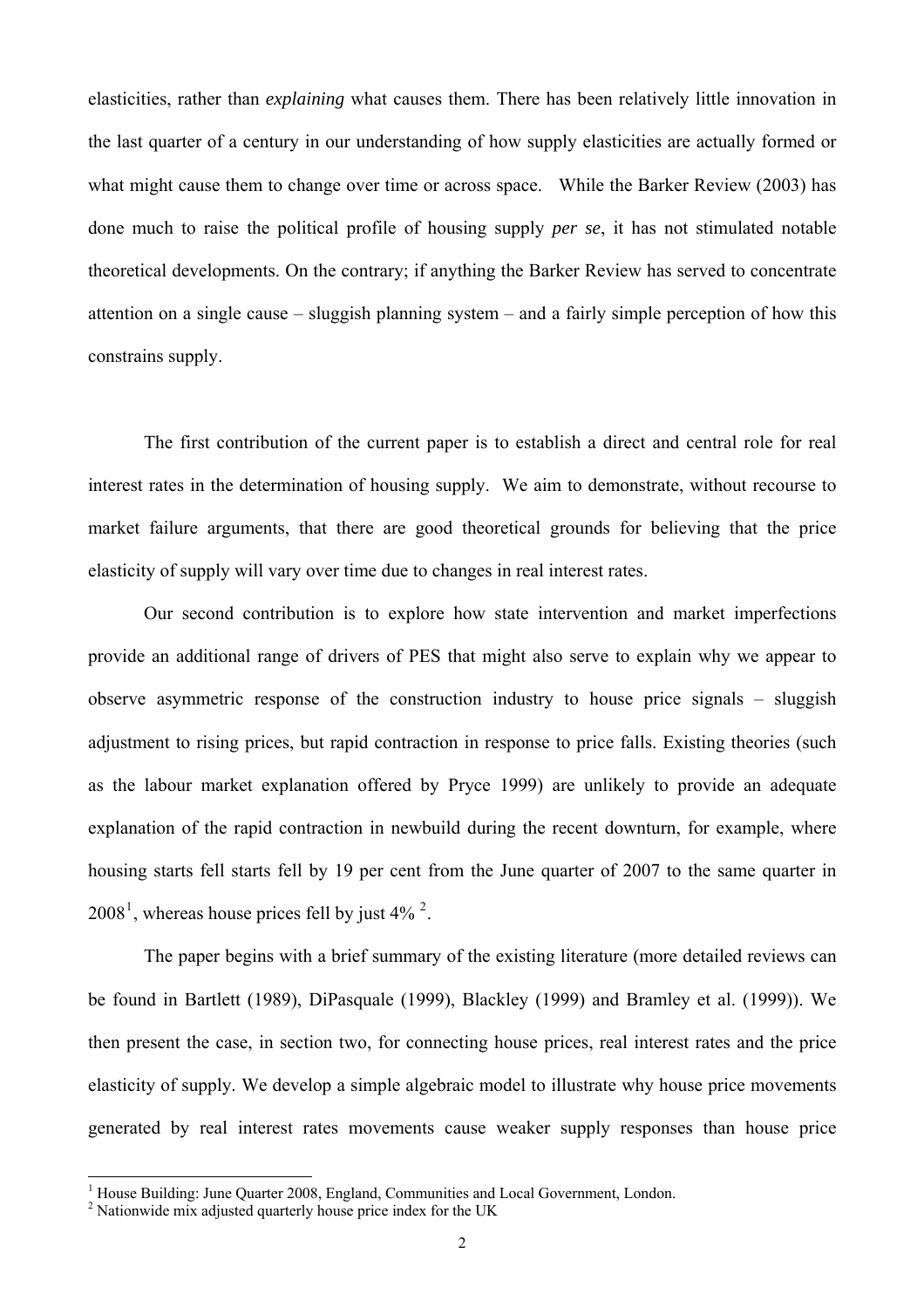movements caused by other factors, such as changes in the expected rental value. This provides a basis for the hypothesis that house price movements caused by changes in real interest rates are associated with a lower price elasticity of supply in countries, regions and areas where land represents a relatively high proportion of the cost of building a house.

In section three we consider the impact of real interest rates on house prices: whether longterm real interest rates declined sufficiently to explain the extraordinary rise in house prices observed between 1996 and 2007. There are drivers of demand apart from real interest rate movements that could explain sharply rising house prices. For example, house prices may rise in response to genuine demand pressures associated with immigration or increased divorce rates, or unsustainable price bubbles associated with unrealistic expectations about future price appreciation unrelated to fundamental factors determining the present value of the future stream of imputed rents. These distinctions matter because inelastic supply could not be attributed to declining real interest rates if rising house prices are not caused by declining interest rates.

Section four weighs up the competing explanations for unresponsive supply, including the explanation encapsulated in our theoretical model of the effect of interest rates on supply incentives. The fifth section of the paper explores a variety of additional reasons why we might expect supply responsiveness to vary over time and across space and focuses specifically on the issue of cyclical asymmetry in PES. Credit regime switching, asymmetric effects of price uncertainty, and the adverse selection effect of heterogeneous land plots when planning consents are non-random, are presented as potentially important theoretical reasons for believing that supply responsiveness will not only be inelastic in the short run but will also vary over the cycle.

 Our findings are potentially important, particularly in countries such as the UK where the comparatively low price elasticity of supply of new houses (Malpezzi and Maclennan 2001; Barker 2003; Bramley, Pryce and Satsangi 1999) has been the subject of much concern and debate (Barker, 2003), largely because of the extraordinary rise in house prices over the last decade (Farlow 2004a,b; Himmelberg Mayer and Sinai 2005). We also hope that our work will open up new

3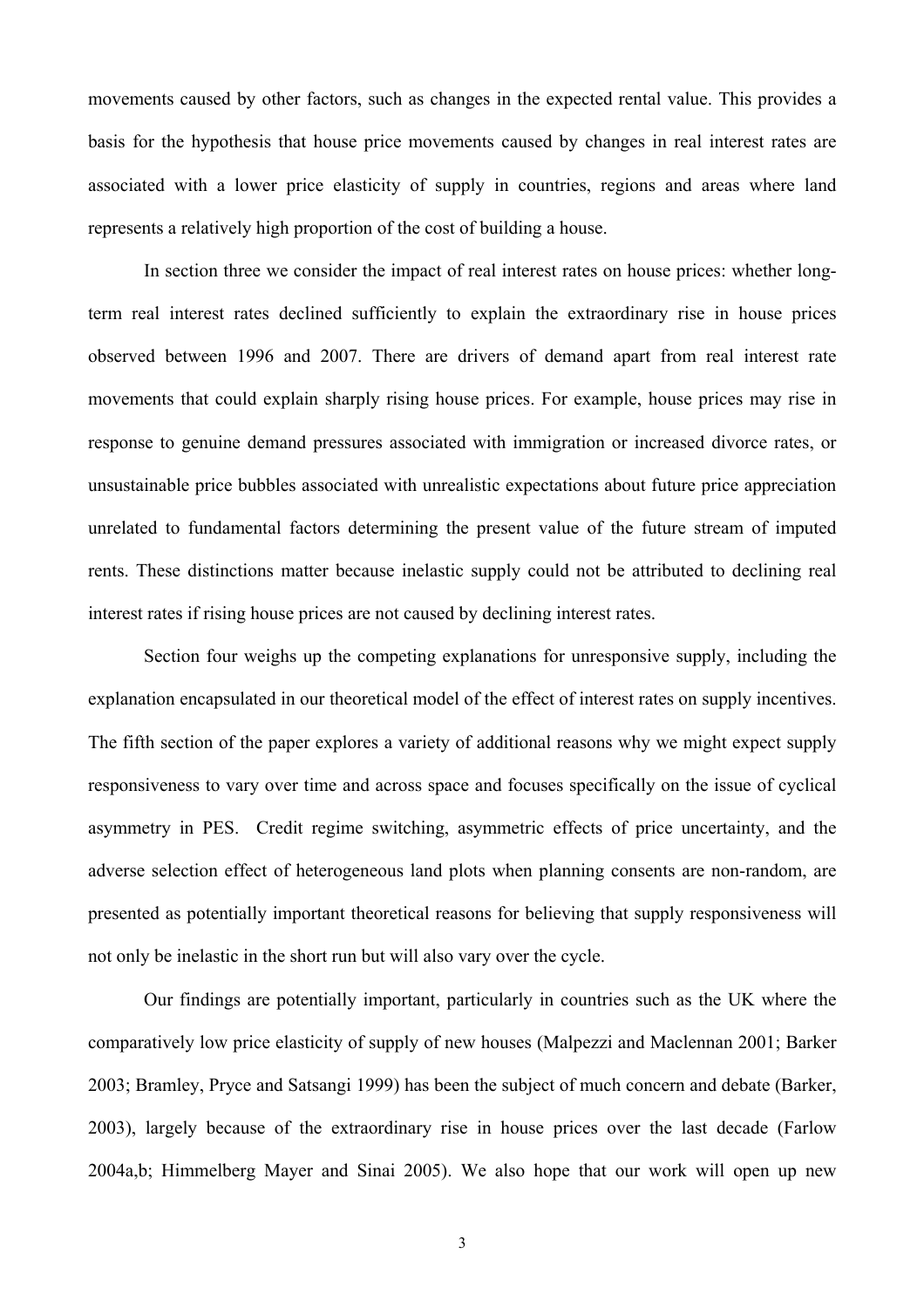avenues of empirical investigation, particularly into the variety of possible causes we offer in explanation of the apparent asymmetry in PES.

Our approach is essentially theoretical, but rather than resorting to heavy duty mathematical proofs, which can do more to obscure than enlighten, we articulate our ideas using a mixture of simple algebraic/diagrammatic tools, and conceptual engagement with UK supply behaviour over the past decade. Thus, while our ideas are presented in the context of the UK housing market of the nineties and noughties, they should be viewed as transcending this setting both geographically and temporally.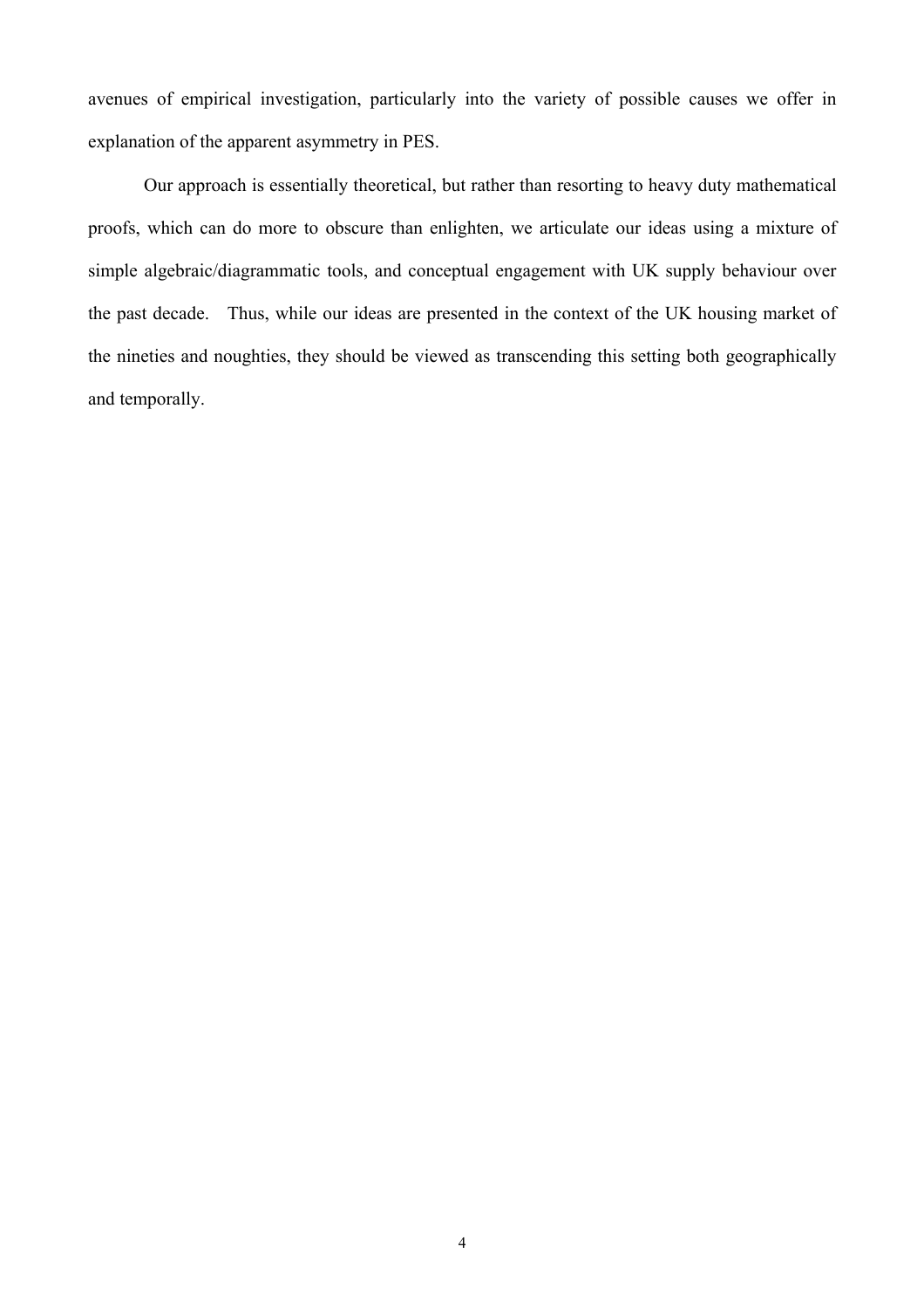#### <span id="page-4-0"></span>**1. Existing Literature**

The early US literature (Muth 1960) assumed a simple neoclassical efficient markets view of the housing market where supply responsiveness becomes infinitely elastic in the long run. Much of the early empirical research was concerned with verifying whether this was in fact the case. Muth (1960) and Follain (1979), for example, find that supply is indeed totally elastic, though subsequent critiques by Olsen (1987) and others highlighted a number of significant methodological problems in this work, particularly on the issue of including both input prices and quantity in reduced form models such as Muth (1960), Follain (1979) and DeLeeuw and Ekanem (1971). More recent reduced form models that take into account the Olsen critique have found price elasticities to be less than infinite in the long run, particularly in the UK (see Pryce 1999, Malpezzi and Maclennan, 2001, Meen 2005; for a multiple equation approach using US data see Hwang and Quigley, 2006).

The discovery of less than perfectly responsive supply has led a limited number of studies to provide empirical evidence to support a particular explanation of why supply elasticities might vary over time or space. Malpezzi and Mayo (1997) for example, demonstrate "the effects of … regulations on market prices" and show, "using comparisons to the U.S., Thailand, and Korea, that countries with more stringent regulatory environments have a less elastic supply of housing." (p.372). Similarly, Glaeser and Gyourko (2003) compare house prices across US cites and find that "Measures of zoning strictness are highly correlated with high prices." (p.35). Estimates by Bramley (1993) and Pryce (1999) suggest that developers are averse to building on brownfield land, implying that the imposition of UK quotas to encourage builders to develop brownfield sites<sup>[3](#page-4-0)</sup> reduced the overall responsiveness of new construction.<sup>[4](#page-4-0)</sup> Goodman (2005) uses census data to

<sup>&</sup>lt;sup>3</sup> such as the present target that 60% should be built on brownfield sites (Barker 2008, p.45).

<sup>&</sup>lt;sup>4</sup> Pryce (1999) estimates that, for every 1 per cent increase in the proportion of recycled land in an area, new construction overall is found to fall by 0.3 per cent during boom periods, and by 0.9 per cent during slumps, equivalent to a decline in construction of around 0.6 per cent across both periods.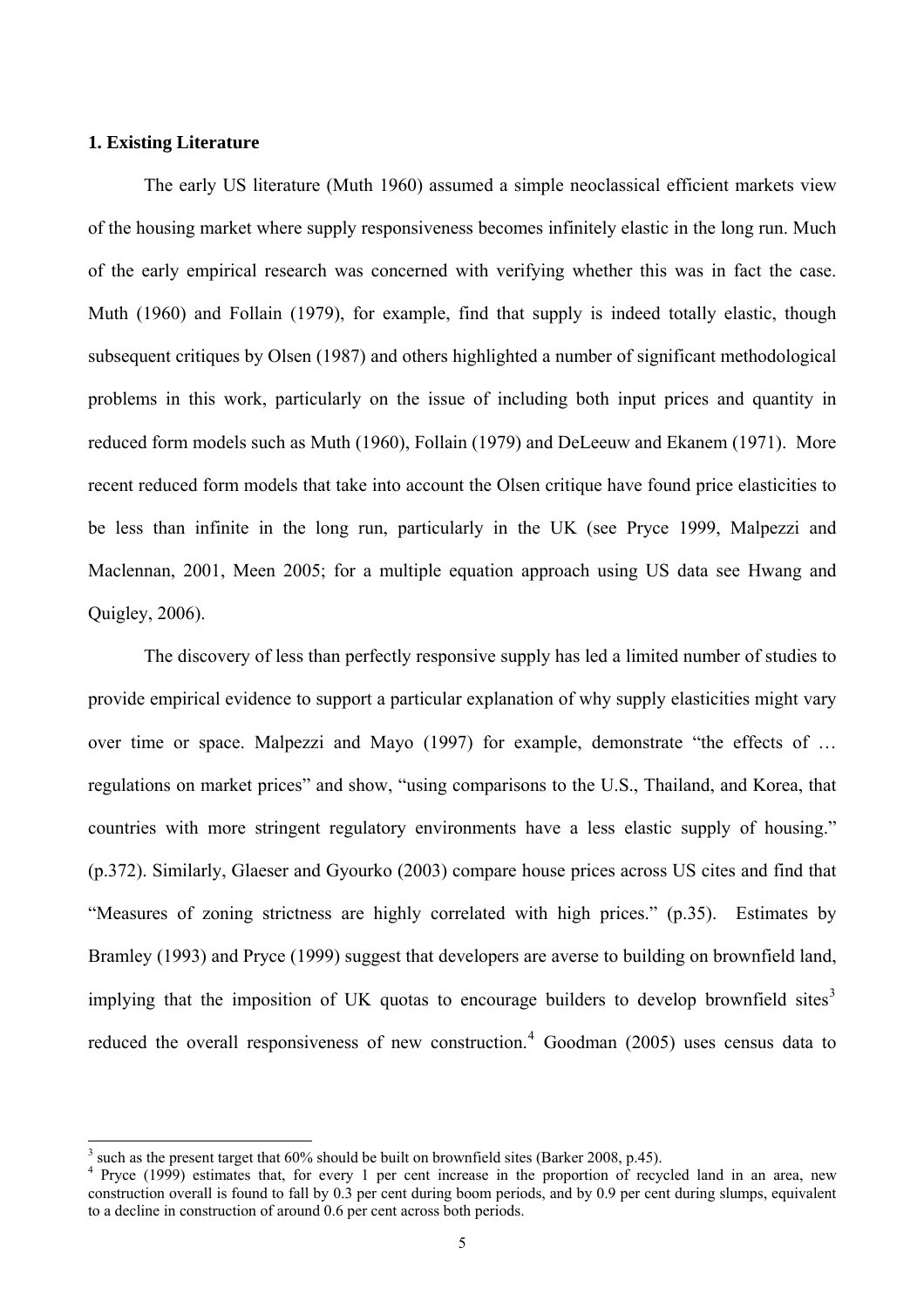verify that central city supply of housing is less responsive than in the suburbs where there is greater availability of undeveloped land.

Others have speculated on causes of supply unresponsiveness but have not provided direct empirical verification. For example, Mayo and Sheppard (2001) show how the unpredictability of development controls can lead to land-banking and perverse supply responses to price changes. Pryce (2003) suggests that low elasticities can arise from the combination of development risk and the unintended capital market distortions caused by state intervention and the uncertainties of contamination risk. Barker (2003) establishes a link between low housing supply elasticities and shortages of skilled labour that may explain the apparently lower price elasticity of supply during a boom observed by Pryce (1999).

 Among the various explanations that have been put forward, no study to date has proposed a fundamental role for long term real interest rate movements in determining the price elasticity of supply (PES) of housing, and only cursory attention has been paid to the issue of cyclical asymmetries in PES. Interest rates are sometimes included as part of a larger system of equations (Hwang and Quigley, 2006) but the causation is usually assumed to arise from the impact on housebuilders' borrowing costs. In contrast, we argue here that interest rates may be an important driver of the price elasticity of supply itself, and may explain why, for example, "price elasticities have fallen to zero in all regions since the 1990s" (Meen, 2005, p.963), not just in regions where planning controls are strongest. In the model developed below we deviate from existing studies by (1) offering a parsimonious explanation of house price rises that recognizes that serially correlated house price movements are consistent with market efficiency when the term structure of interest rates is not flat and (2) with respect to the impact of interest rate movements on the price elasticity of supply. We also emphasize, in our consideration of the effect of market imperfections and state intervention, the potentially important role of credit regime switching, the asymmetric effect of price uncertainty, and the adverse selection effect of heterogeneous land plots when planning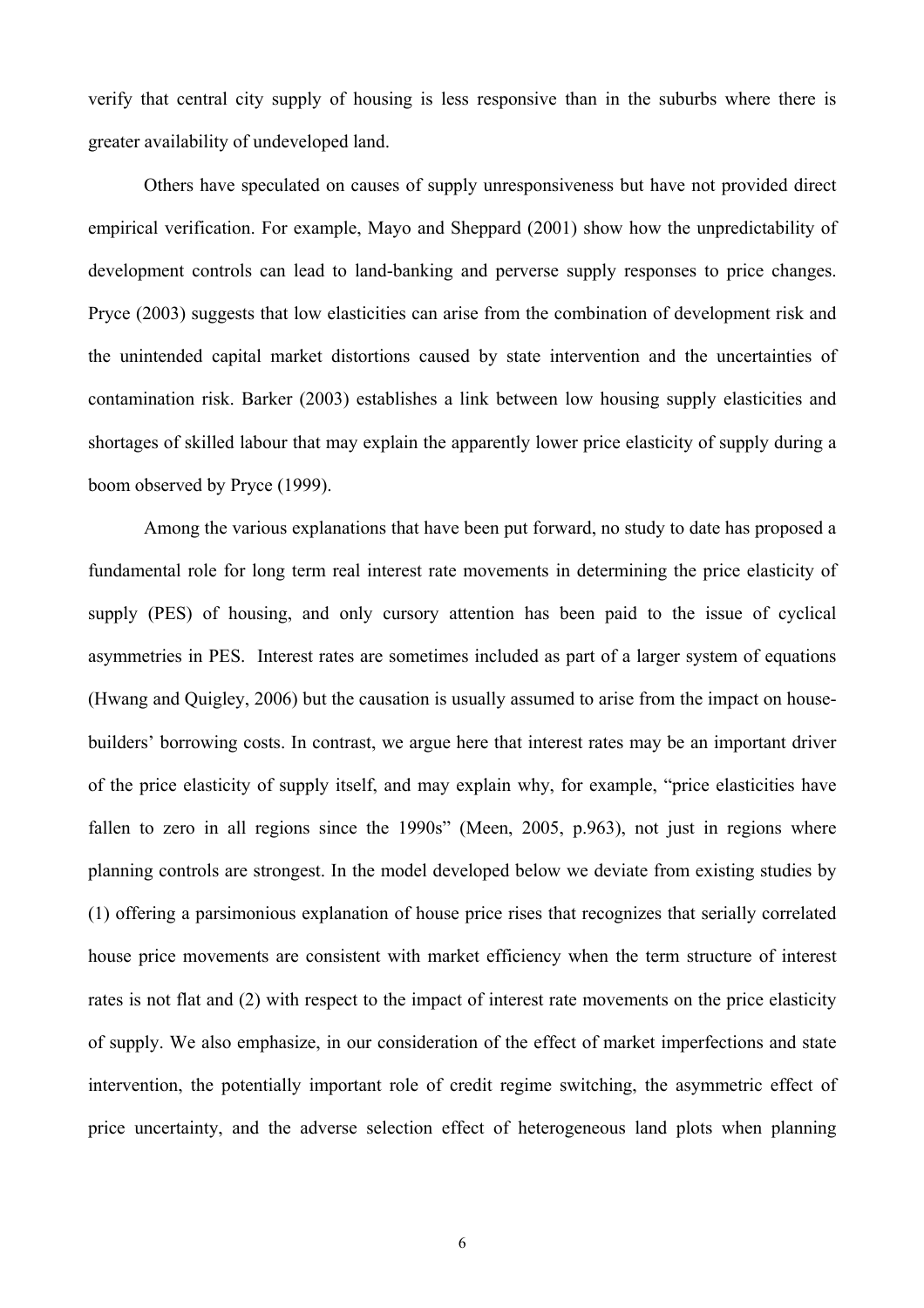<span id="page-6-0"></span>consents are non-random, and all of which have been neglected in the existing literature on the determination of PES and are worthy, we believe, of further investigation.

#### **2. Connecting Prices, Real Interest Rates and the PES**

Average house prices in England and Wales rose from £71,386 in 1996 to £229,162 in 2007<sup>[5](#page-6-0)</sup>, but only a small fraction this price rise can be attributed to general price inflation. Inflation alone would have raised the average house price from £71,386 in 1996 to £96,584 in 2007. That is, the average house owner in England and Wales received a tax free real capital gain well in excess of £100,000. It is clear that factors other than the rise in the general price level were responsible for the rise in house prices during this period.

A clue to the extraordinary rise in house prices over this eleven year period is provided by the fact that private market rents grew at a much slower pace, from £382 to £5[6](#page-6-0)5<sup>6</sup> per month between 1996 and 2007. The 2007 private market rent was 1.48 times the 1996 rent, but after removing the effect of general price inflation, the 2007 real rent was only 1.09 times the 1996 rent. The ratio of annual rent to house price collapsed from 6.4% in 1996 to 3.0% in 2007. This collapse in the annual rent to house price ratio is important because it signals the likelihood of real interest rate effects.

Buying a house is equivalent to purchasing the right to live in a house without paying rent. That is, the equilibrium market value of a house is equal to the future stream of rents that house purchase enables the buyer to avoid. The dramatic fall in the annual rent to house price ratio during a period of relatively static real rent suggests that the stream of future rents became discounted at

<sup>&</sup>lt;sup>5</sup> Table 503 Housing market: simple average house prices by new/other dwellings, type of buyer and region, United Kingdom, from 1986 at http://www.communities.gov.uk/documents/housing/xls/140951.xls

<sup>&</sup>lt;sup>6</sup> Average private monthly rental data is provided by Communities and Local Government See Table 731 at http://www.communities.gov.uk/documents/housing/xls/141452.xls. For average annual house price data see Table 503 http://www.communities.gov.uk/documents/housing/xls/140951.xls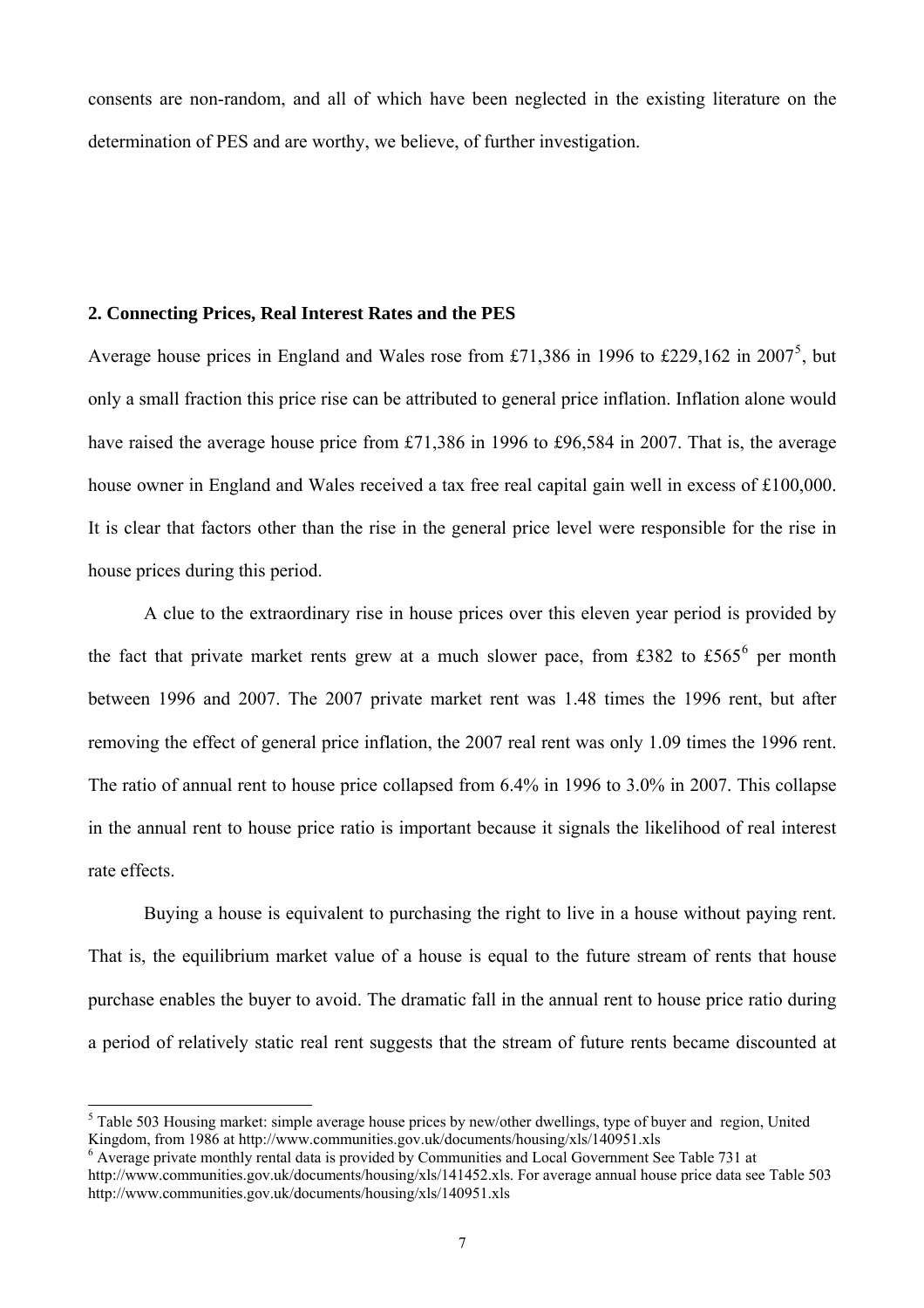successively lower interest rates as this decade progressed. If rising house prices had been caused by factors other than falling interest rates, for example, an increased number of households due to immigration or rising divorce rates, rents should have increased in the roughly same proportion as house prices.

There is a prima facie case for attributing much of the phenomenal rise in real house prices to the large decline in long real interest rates over this ten-year period. This view reflects Weeken's (2004) equilibrium asset pricing model that relates house prices to rents via real interest rates. The innovation in our paper, however, is to suggest that the decline in long real interest rates over this period may have also contributed to the inelastic supply response. To illustrate this point, we develop the following theoretical model.

The quantity of new houses supplied by the developer  $Q_s$  is positively related to the price  $P_s$ , and negatively related to the cost of building a new house *C*. This is shown in Eq.1 as:

$$
Q_s = f(P, C) \qquad \frac{\partial Q_s}{\partial P} > 0, \frac{\partial Q_s}{\partial C} < 0. \tag{1}
$$

The price *P* is the equilibrium market valuation of a new house that is equal to the discounted sum of the future stream of rents that house purchase enables the buyer to avoid, shown as a perpetuity in Eq.2 as:

$$
P = \frac{h}{r} \tag{2}
$$

where *h* is the annual rental net of maintenance to prevent depreciation, and *r* is the real interest rate.

The cost of building a new house *C* consists of two components, the first being the cost of the land and the second being all other construction costs excluding land. Eq.3 expresses the value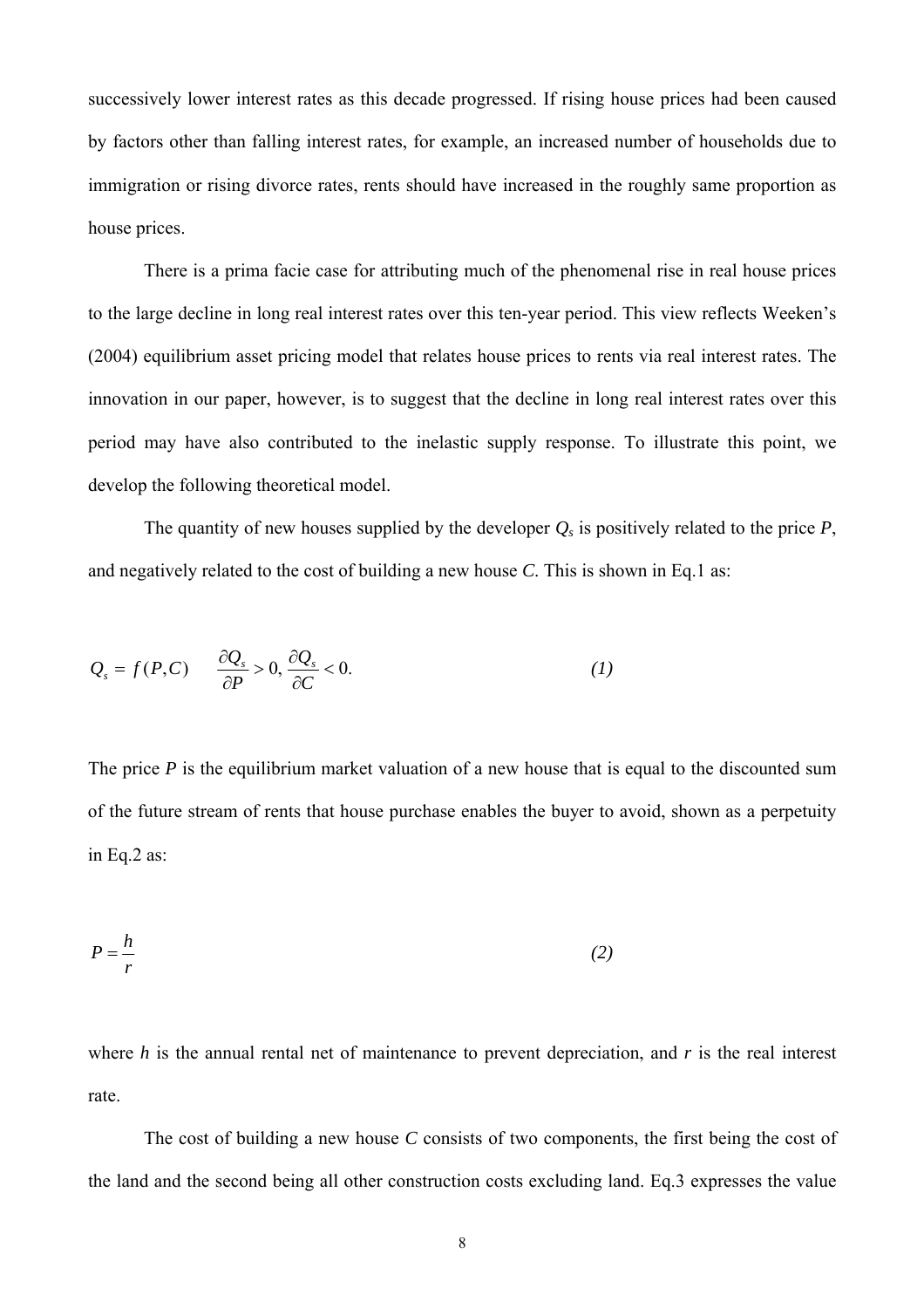of the land *L* used to build the house as sum of the future stream of foregone alternative (*l*) land rental use as a car park or for agriculture or the real option value of holding the land, discounted at the real interest rate *r*,

$$
C = \frac{l}{r} + W \tag{3}
$$

where *W* refers to all other construction costs including labour and materials. It is however important to note that Eq. 3 differs from some of the conventional models typically used for empirical analysis. For example, Eq. 3 treats land values as being independent of house prices whereas Mayo and Sheppard (2001) point out that land values expressed as a form of option are potentially endogenous through residual valuation. This endogeneity is ignored in the present analysis in order to avoid undue complexity at this stage, but we return to this issue in section 3.

Assuming a linear supply curve where the supply response to a change in *C* is the identical negative of the supply response to an equal change in *P*, and substituting Eq.2 and Eq.3 into Eq.1 gives:

$$
Q_s = a + b[P - C]
$$
  
=  $a + \frac{bh}{r} - \frac{bl}{r} - bW$  (4)

Eq. [4] shows that falling real interest rates would raise both house prices and land prices. Eq. [4] also shows that falling interest rates would increase the profitability of land development because *h* must exceed *l* for any development to occur. Consequently developers have a speculative incentive to postpone land development during a period of falling interest rates. More generally, the real option of postponing land development derives its value from the possibility that the present value of profit from future development may exceed the profit from immediate development. . Mayo and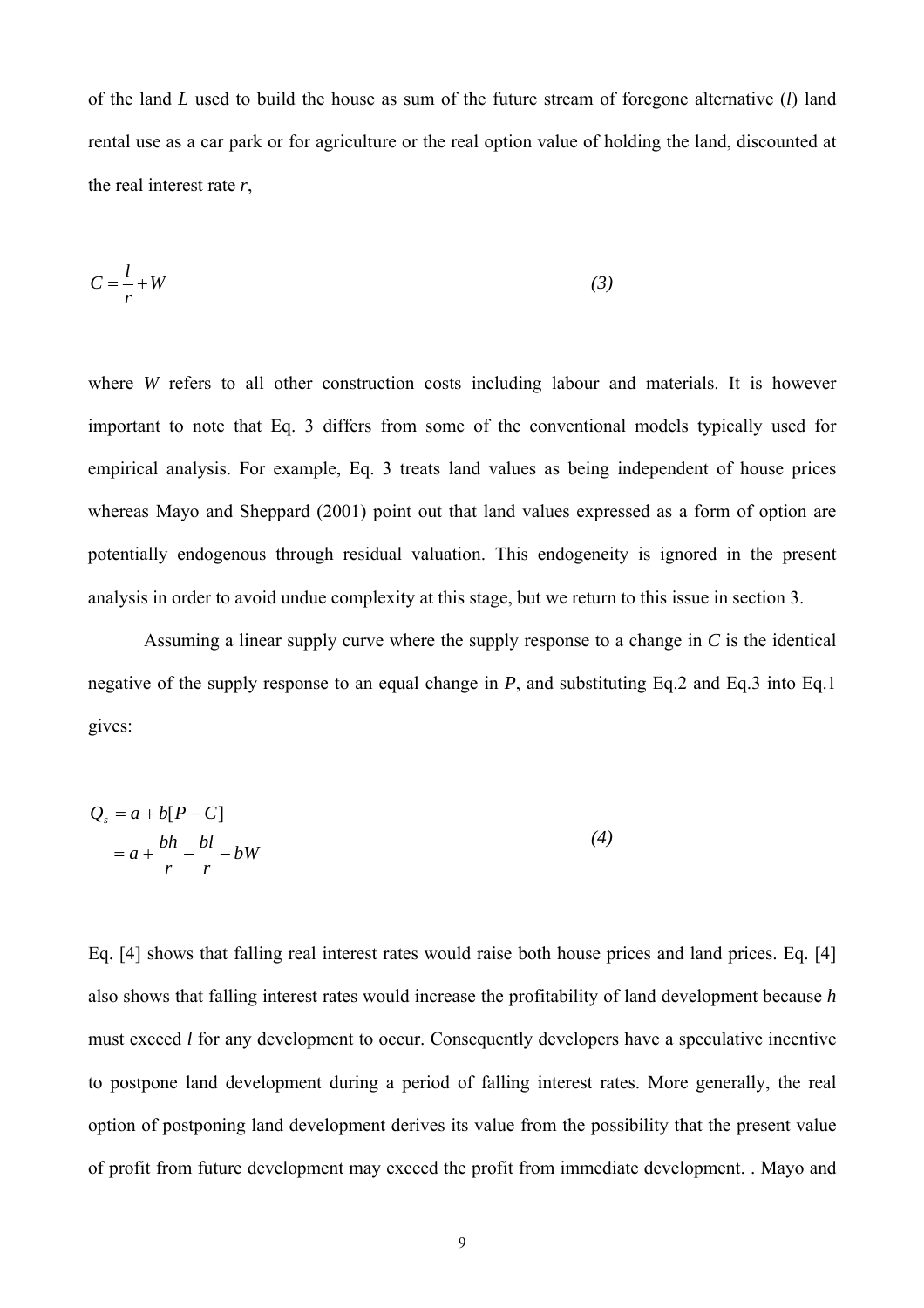Sheppard (2001) show how stochastic delays in planning approval create incentives to postpone development.

In the present context, uncertainty about future profit caused by stochastic movements in real interest rates may likewise create an incentive to delay development. Systematic speculation about future house price inflation caused by past house price rises associated with successive reductions in real interest rates could strengthen the incentive to delay development even to the point of a backwards bending supply curve. However, neither of these two effects is explicitly modelled in the capitalised rents shown in Eq [4].

The elasticity of supply  $E_{QS}$  with respect to price is by definition:

$$
E_{\rm QS} = \frac{\partial Q_s}{\partial P} \cdot \frac{P}{Q_s} \tag{5}
$$

The magnitude of  $E_{QS}$  differs, depending on whether  $\frac{\partial Q_s}{\partial P}$ ∂  $\frac{\partial Q_s}{\partial r}$  in Eq. 5 is caused by a change in *r* or a change *h*. The two cases are considered below:

Case 1 Partially differentiating  $Q_S$  with respect to *P* in Eq.4,  $\frac{\partial Q_s}{\partial P}$ ∂  $\frac{\partial Q_s}{\partial r}$  for a change in *h* where *r* is constant gives

$$
\frac{\partial Q_s}{\partial P} = \frac{\partial Q_s}{\partial h} \cdot \frac{\partial h}{\partial P} = \frac{b}{r} \cdot r = b \tag{6}
$$

Case 2 Partially differentiating  $Q_S$  with respect to *P* in Eq.4,  $\frac{\partial Q_s}{\partial P}$ ∂  $\frac{\partial Q_s}{\partial r}$  for a change in *r* where *h* is constant gives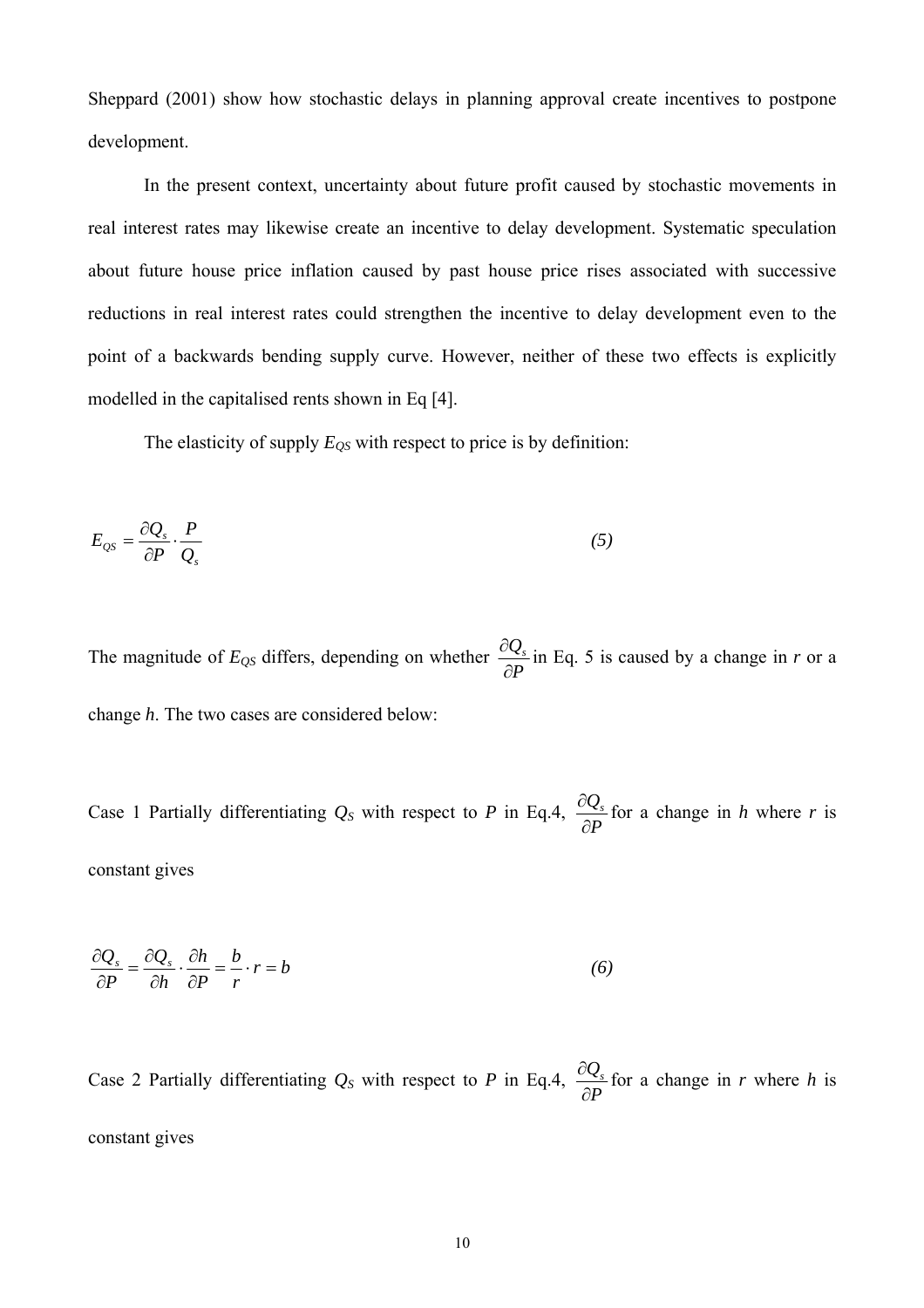$$
\frac{\partial Q_s}{\partial P} = \frac{\partial Q_s}{\partial r} \cdot \frac{\partial r}{\partial P} = \frac{b[l-h]}{r^2} \cdot \frac{-h}{P^2} = \frac{bh[h-l]}{r^2 P^2} = b\left[1 - \frac{l}{h}\right] \tag{7}
$$

The ratio of Case 2 to Case 1 is equal to  $\frac{1}{1}$ 1 *h*  $-\frac{l}{l}$ *(8)*.

That is, the magnitude of the term  $\frac{\partial Q_s}{\partial P}$ ∂  $\frac{\partial Q_s}{\partial \Sigma}$  in the price elasticity of supply equation Eq. 5 is smaller for a price rise caused by a change in the real interest rate, and the reduced magnitude of this price elasticity of supply compared with the price elasticity of supply associated with a house price rise caused by *h* depends on the ratio of  $\frac{l}{h}$ .

At one extreme, where land values are so low that there is a negligible foregone alternative in terms of real option value of holding the land, or land rental use as a car park or for agriculture, *h*  $\frac{l}{r}$  =0, and the price elasticity of supply is not reduced at all. At the other extreme, where land values are so high that the foregone alternative in terms of real option value of holding the land, or land rental use as a car park is equal to the house rental,  $\frac{l}{h}$  =1, and the price elasticity of supply is zero. Therefore the price elasticity of house supply is lower where interest rate movements cause the change in house prices. The general relationship between the price elasticity of supply for houses and the real interest rate can be derived.

$$
\frac{\partial E_{\rho S}}{\partial r} = \frac{\partial E_{\rho S}}{\partial P} \cdot \frac{\partial P}{\partial r}
$$
\n(9)

Substituting Eq. [7] into Eq.[5] gives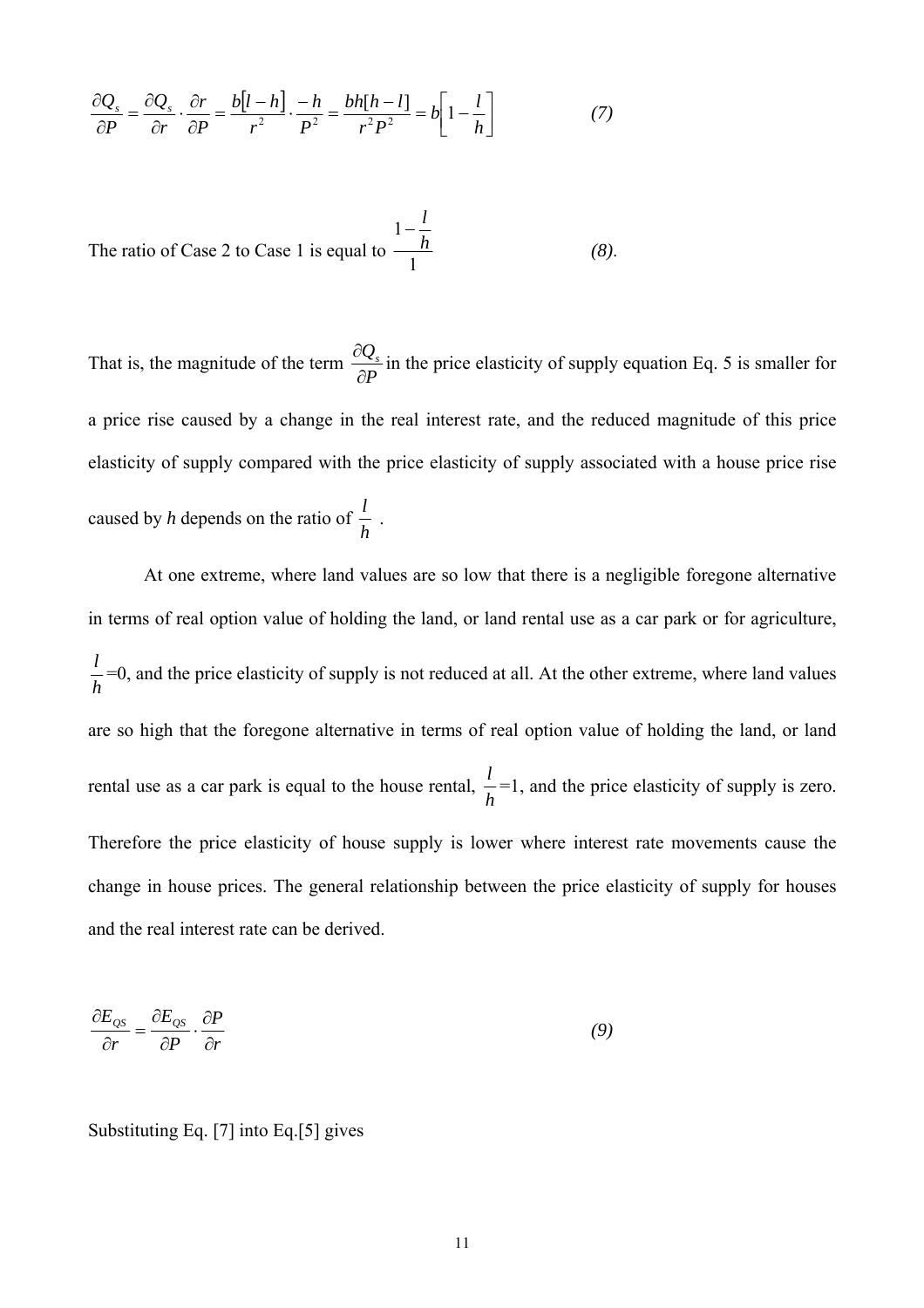<span id="page-11-0"></span>
$$
E_{\varrho s} = b \left[ 1 - \frac{l}{h} \right] \cdot \frac{P}{Q_s} \tag{10}
$$

$$
\frac{\partial E_{\text{QS}}}{\partial P} = \frac{b}{Q_s} \left[ 1 - \frac{l}{h} \right] \tag{11}
$$

Substituting Eq.[11] into Eq.[9] yields the general relationship between the price elasticity supply and the real interest rate: $7$ 

$$
\frac{\partial E_{OS}}{\partial r} = \frac{b}{Q_S} \left[ 1 - \frac{l}{h} \right] \cdot \frac{P^2}{-h} = \frac{-bP^2}{Q_S h} \cdot \left[ 1 - \frac{l}{h} \right] \tag{12}
$$

The simple model used to derive the algebraic case for expecting the price elasticity of supply (PES) to be lower when rising house prices has been caused by a decline in the real rate of interest (rather than demographic or income factors, for example) does not address the issue of expectations of house price capital gains.

Poterba (1984, 1992) provides the standard asset market valuation model for owneroccupied house market. The one period user cost of housing U may be calculated as

$$
U = P \cdot (i + \tau + \delta - \pi_{G} - \pi_{H}) \tag{13}
$$

where P is the house price index, i is the foregone market interest rate that the home owner could have earned in the money market, incremented by the property tax rate on owner-occupied houses τ and the rate of depreciation and maintenance  $\delta$ , less the general rate of inflation rate  $\pi_G$  less the expected rate of real capital appreciation  $\pi_H$ . In equilibrium the expected user cost of owning a

<sup>&</sup>lt;sup>7</sup> The limiting case of a perfectly price elastic supply curve for houses ( $b=$ ) appears to present a paradox. A perfectly elastic supply curve means that any shift in the demand for houses, however caused, would be accommodated without any change in price. Nevertheless, house prices should rise in response to a reduction in the real interest rate, because the price of a house is the discounted present value of the future net rental stream. This apparent inconsistency would be resolved by a reduction in the market rent so that any positive demand shift would leave house prices unchanged yet house prices would be the capitalised rent at the lower interest rate.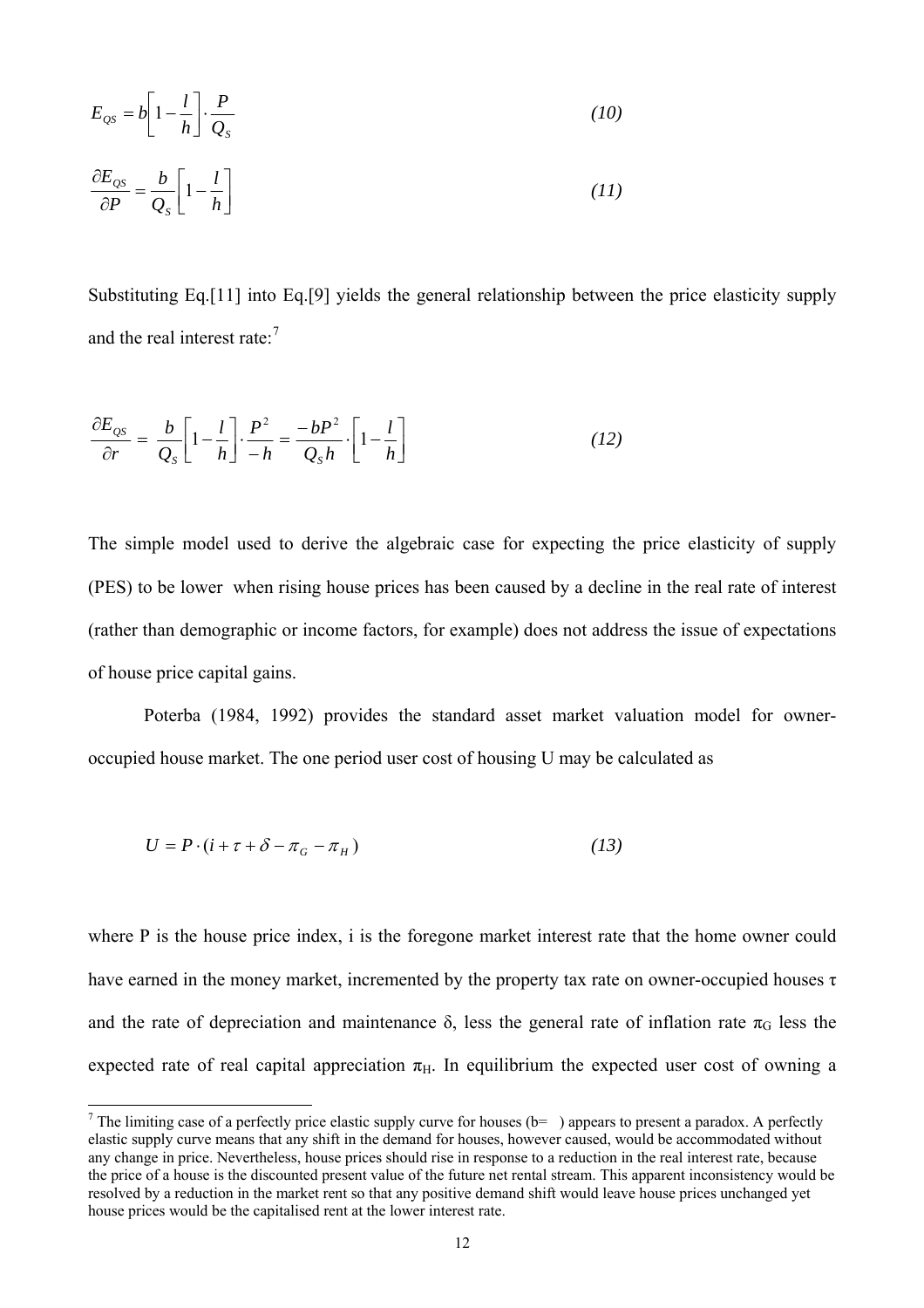house should equal the cost of renting R, and defining the real interest rate I as the market interest rate as  $i - \pi_{G}$ , the user cost may be expressed as:

$$
R = P \cdot (I + \tau + \delta - \pi_H) \tag{14}
$$

and by re-arranging *(14)*

$$
P = \frac{R}{I + \tau + \delta - \pi_H} \tag{15}
$$

Equation (15) expresses the asset value of a house given the market rent, the real interest rate, depreciation and maintenance costs and expected future real house price appreciation.

Asset-market equilibrium requires the price of a house to equal the discounted value of its net future service flow. Accordingly, a more general expression of (15) is given by

$$
P_{t} = E \left[ \sum_{j=1}^{\infty} \frac{R_{t+j}}{\prod_{i=1}^{j} (1 + I_{i} + \tau_{i} + \delta_{i})^{i}} \right]
$$
 (16)

where  $E[\bullet]$  denotes the expectation operator. There is an important advantage of reformulating (15) as (16). In (15) it is impossible to calculate P without some conjecture about expected future house price appreciation because  $\pi_H$  is an exogenous variable. However, in (16) *real* expected house price appreciation on the house price is endogenously determined by the term structure of spot interest rates. Consequently the equilibrium price P can be calculated because spot interest rates are observable in financial markets.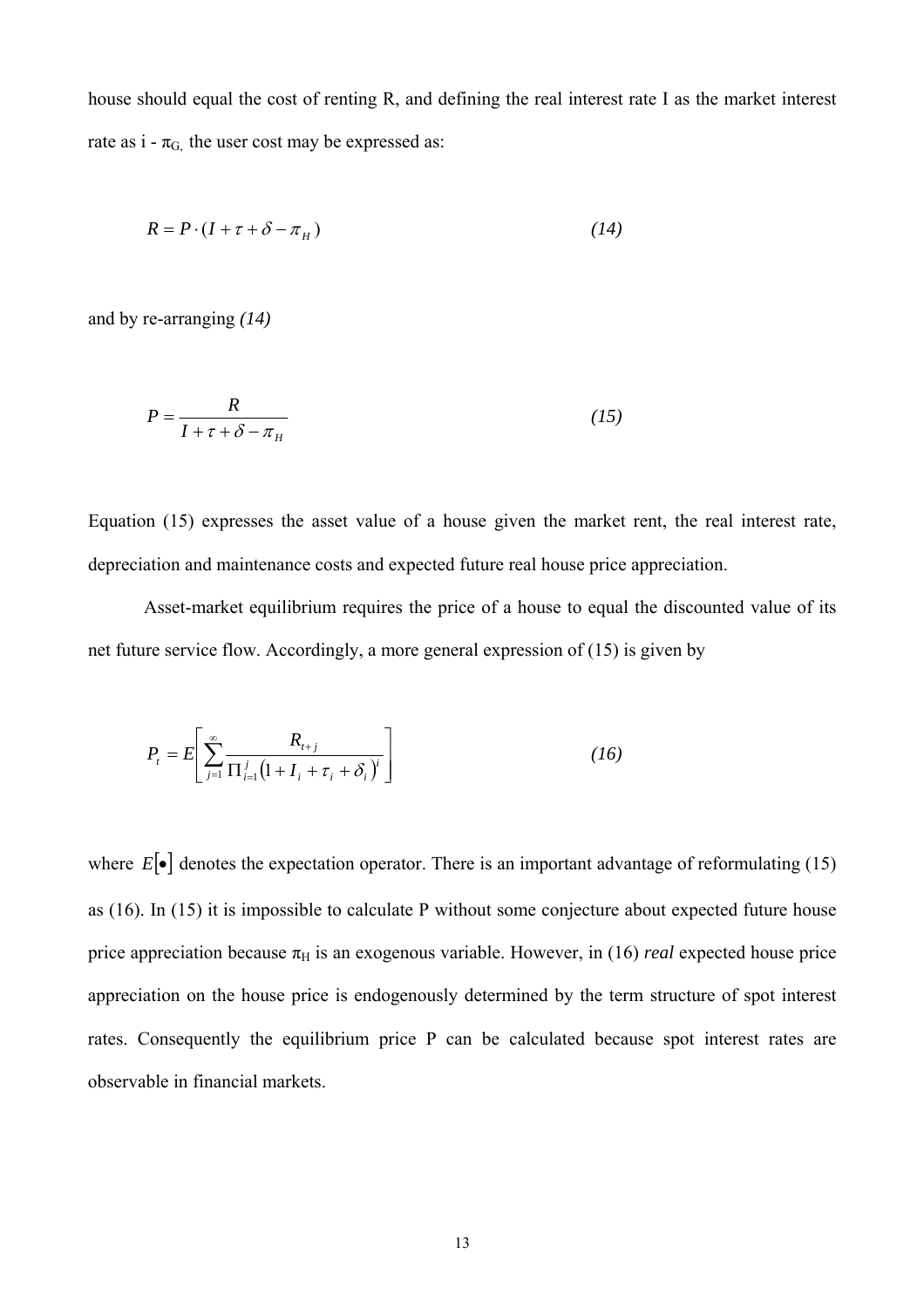<span id="page-13-0"></span>It is worth noting that user cost may imply expectations of real house price appreciation that differ from those derived from the term structure of real interest rates when imperfect capital markets create distortions in the life-cycle pattern of asset and consumption accumulation (see Ranney, 1981). Our analysis proceeds on the assumption that these life-cycle effects will be self-cancelling with respect to average prices over the whole population. Nevertheless these effects will clearly not be self cancelling during periods when the demographic structure of the population is not stable (see DiPasquale and Wheaton, 1994; Levin, Montagnoli and Wright, 2009).

This approach suggests that the observed rapid house price appreciation between 1996 and 2007 may be interpreted as the fully anticipated equilibrium outcome of a downward sloping term structure of real interest rates, an unexpected shift or change in the slope of the term structure of real interest rates, growth in the real rent, a speculative price bubble or some combination of these five possibilities. In the next section we therefore empirically examine the term structures of real interest rates and changes in real rents in an attempt to reject the hypothesis that UK house price rises were driven by declining shifts and slopes of the term structures of interest rates. A bubble explanation for rapidly rising house prices would be more plausible if shifts and changes in the slope of the term structure of interest rates could be rejected as a possible explanation for the price rises. We proceed to examine the role of falling real interest rates with respect to raising house prices and reducing the responsiveness of supply to those rising prices in sections 3 and 4 respectively below.

#### **3. Were House Price Rises Driven by Falling Real Interest Rates?**

Weeken (2004) and Ayuso and Restoy (2003) used equilibrium asset pricing models to show how rents and real interest rates determine house prices. Average mix-adjusted house prices in England and Wales rose 212% from £69,275 to £216,096 in the eleven years between June 1996 and June 2007<sup>[8](#page-13-0)</sup>. After adjusting for general price inflation, real house prices rose 130% over this period.

 8 See Table 508 on http://www.communities.gov.uk/documents/housing/xls/141275.xls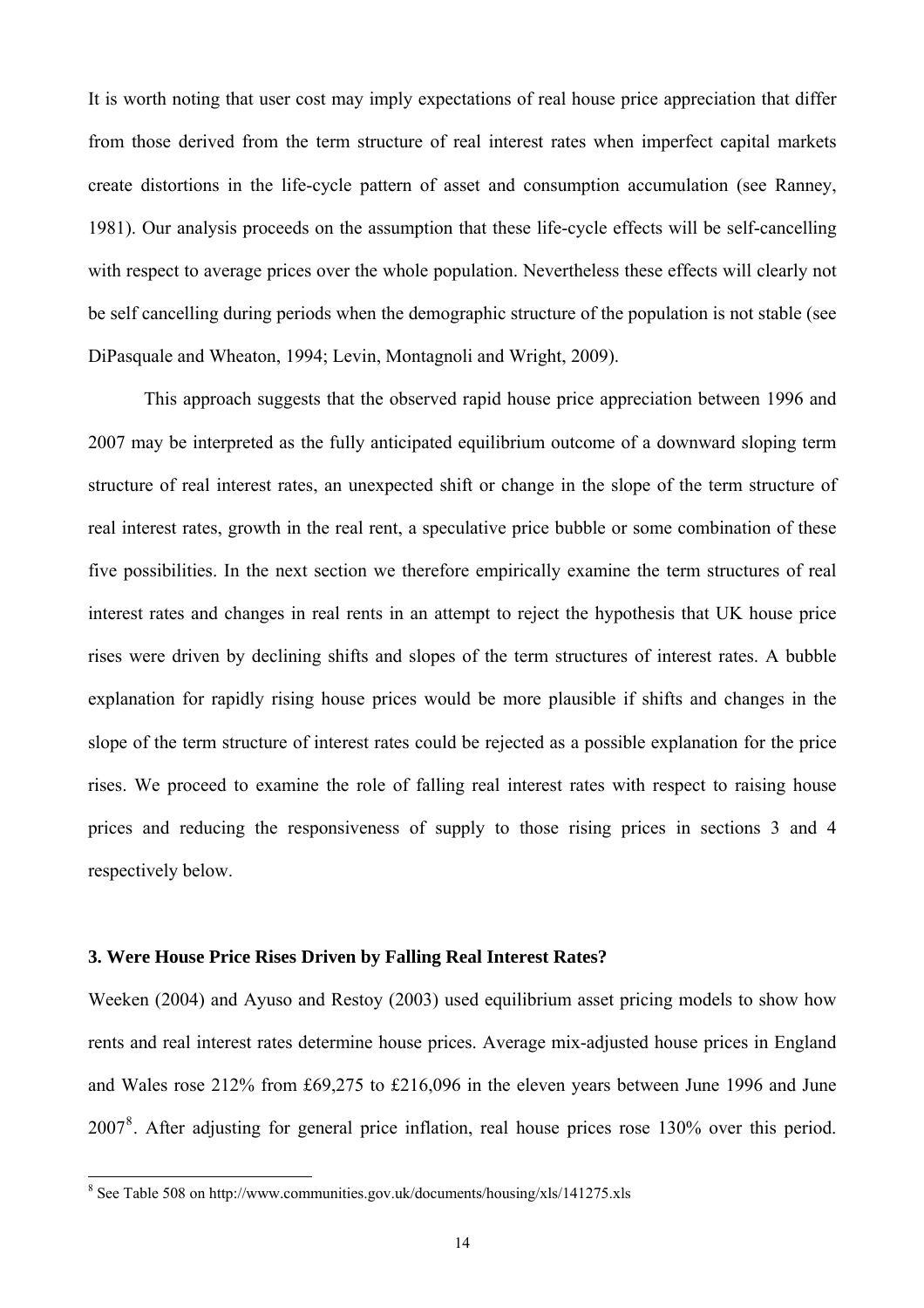<span id="page-14-0"></span>However, only a small part of the 130% real increase in average house prices could be explained by the 9% real increase in private rents over the same period.

There are two reasons for attributing much of the rise in house prices to the decline in real interest rates over this period. First, if rising house prices had been caused by factors other than falling interest rates, for example, an increased number of households due to immigration or rising divorce rates, rents should have increased in the roughly the same proportion as house prices. Second, a comparison of the ex ante term structures of real interest rates in 1996 and 2007 reveals a collapse in real interest rates between 1996 and 2007 that was sufficiently large to explain the rise in house prices over these eleven years.

Real interest rates declined sharply between 1996 and 2007. In June 1996 the five-year real spot interest was 3.64% and the 20-year forward real interest rate was 4%. In June 2007 the fiveyear real spot interest was 2.65% and the 20-year forward real interest rate was 0.53%. This unanticipated decline in the term structure of real interest rates would raise the price of a hypothetical 7% inflation-indexed UK government perpetuity<sup>[9](#page-14-0)</sup> from £176.76 to £535.63 between these two dates, raising the value of £69,275 worth of indexed bonds purchased in June 1996 to £209,761 in June 2007.

An average house purchased in June 1996 for £69,275 had a resale value of £216,096 in June 2007. However, £69,275 worth of 7% inflation-indexed UK government perpetuities purchased in June 1996 would have had a resale value of £209,761 in June 2007. A decline in real interest rates sufficient to raise the price of an index-linked perpetuity from £69,275 to £216,096 was enough to account for the rise in house prices from £69,275 to £209,761. This conclusion requires the assumption that the value of the annual rental stream from the house to be equivalent to the annual after-tax coupon payments from the 7% indexed bond.

 $\overline{\phantom{a}}$ 

<sup>&</sup>lt;sup>9</sup> This security does not exist but it is possible to construct an equivalent synthetic bond from available Bank of England real spot and forward interest rate data. The 7% gross coupon rate is chosen to make the net income from the bond roughly equivalent to the foregone opportunity cost of imputed rent less depreciation from house purchase. The price of the synthetic 7% inflation index-linked UK government perpetuity was £176.76 in 1996:06. This price was calculated using Bank of England real spot interest rates for the first 20 years along the term to which was added a perpetuity with the first payment starting at year 21, calculated using the 20 year forward real interest rate, that was discounted back to 1996:06.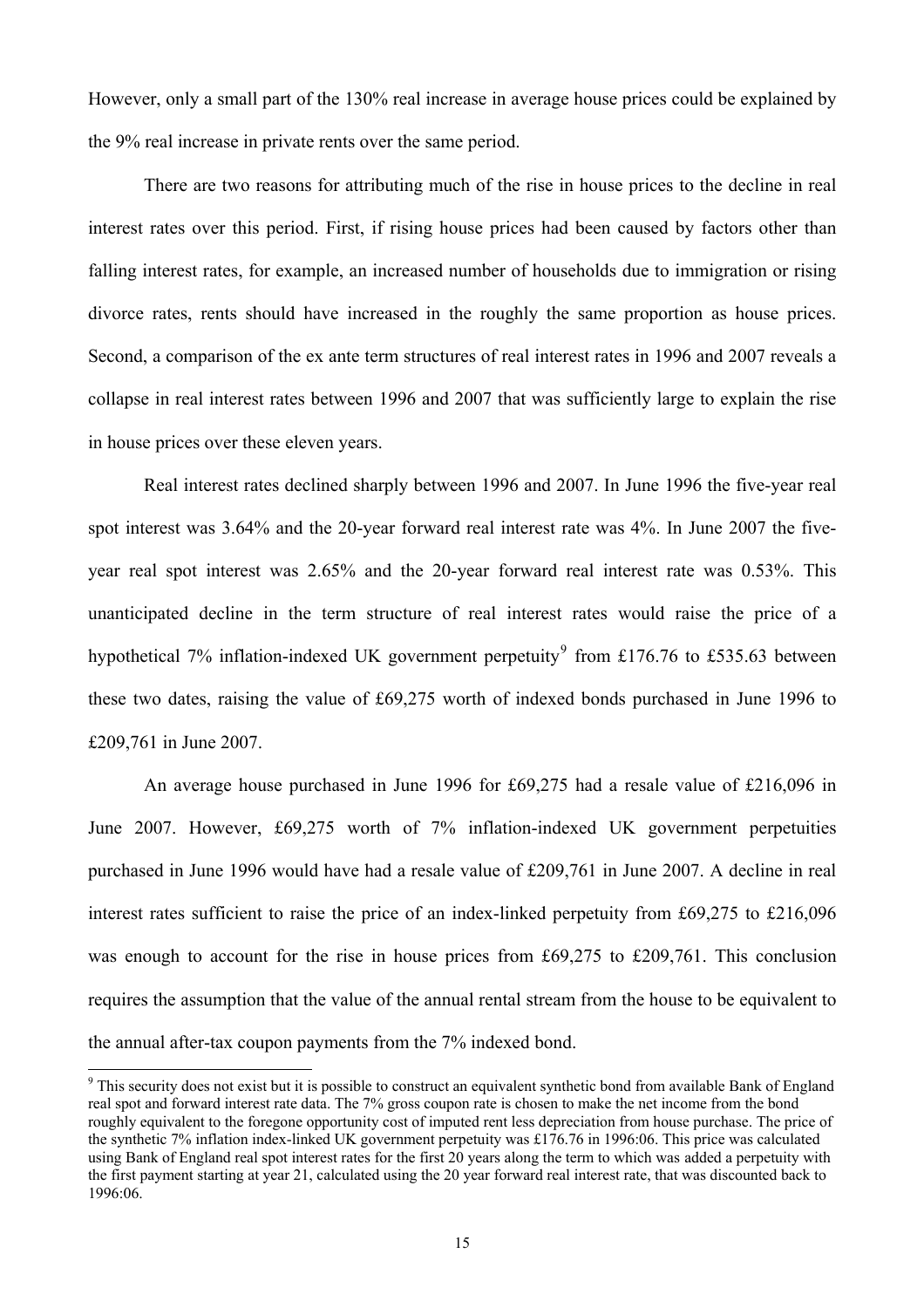#### <span id="page-15-0"></span>**4. Did Real Interest Rates Reduce The Responsiveness Of Supply?**

Why did the steep rise in house prices not motivate builders to build substantially more houses? Having established that falling real interest rates are likely to have been a major factor in driving up UK house prices since the mid-nineties, we now consider whether this was accompanied by inelastic supply, and whether this in turn was also exacerbated by changes in real interest rates. The real average mix-adjusted house price for all dwellings in England in 2007q2 was 228% of the 1996q2 price<sup>[10](#page-15-0)</sup>, yet private market completions for the corresponding quarters only rose from 28,574 to 38,874. That is, a 128% real rise in house prices elicited a 36% rise in completions, an implied a price elasticity of supply of +0.28. The necessary conditions are satisfied for an interest rate effect on the price elasticity of supply over this decade. There was a steep rise in house prices, a sharp fall in real interest rates, and a highly inelastic supply response from the construction industry. However, satisfying necessary conditions is insufficient to conclude that the supply nonresponsiveness was caused by the interest rate effect discussed above because there are alternative possible explanations.

The theory of residual value raises the possibility that the cost of land might be determined by house prices which would cast doubt on the model presented above. The issue is whether the developer or the land owner receives the surplus, if any, inherent in the operation and ownership of real estate see Fisher and Lentz (1990); Fisher and Kinnard (1990). Land residual theory suggests that excess productivity should run with the land as an immobile factor of production, in which case the developer would always earn a normal profit, whereas the analysis presented above argues that it should be regarded as profit to the developer. We test for the legitimacy of our approach by

 $\overline{a}$ 

 $10$  Mix-adjusted house price data Table 508 is available at

<http://www.communities.gov.uk/documents/housing/xls/141275.xls>

The retail price index is available at [http://www.statistics.gov.uk/downloads/theme\\_economy/Rp02.pdf](http://www.statistics.gov.uk/downloads/theme_economy/Rp02.pdf)

The completions data Table 213 is available at http://www.communities.gov.uk/documents/housing/xls/140894.xls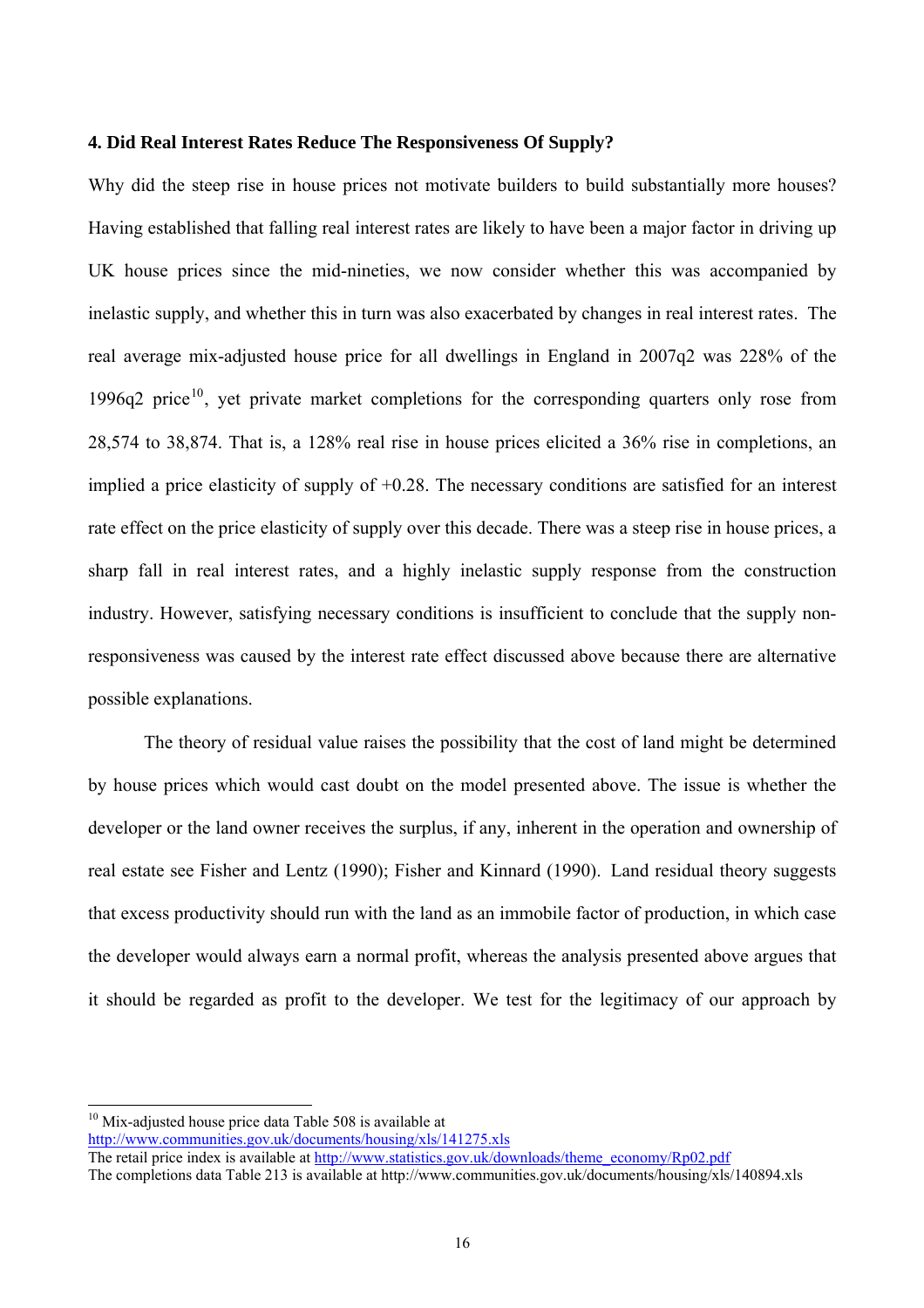checking for profit markup variation over the decade under examination. However, it is important to use the appropriate definition of profit.

The rise in house prices raised builders' profit mark-ups and higher profit margins should have increased the economic incentive for builders to build more houses. Wellings (2006) documents that the top eleven quoted building companies enjoyed steadily rising average trading margins on house sales turnover that virtually doubled from 9.8% in 1995 to 19.3% in 2004. There is, however, an important distinction between accounting profit and economic profit.

Part of the accounting profit margin can be attributed to the rise in the value of building land over historic cost. This is relevant because a revaluation of building land would have permitted the accounting profit attributable to the rise in building land to be enjoyed without actually building any houses. It is the incremental profit margin from building compared with not building that determines builders' profit motivation to build more houses. Accounting profit margins do not show this economic profit margin. The value of residential land with planning permission rose much faster than house prices. Table 1 shows that 2007 new house prices rose to 262% of the 1996 level but 2007 building land prices rose to 483% of the 1996 level. The cost of land with residential planning permission rose much faster than house prices over this eleven-year period.

 This may explain why builders did not respond to increasing accounting profit mark-ups on building. Builders did produce a sharp supply response to the rise in the economic profit margin. Table 1 shows that after taking account of changes over time in the cost of building land, building densities and construction costs, the incremental profit margin for building a house only started to rise dramatically in 2003, and completions rose sharply thereafter. This implies that builders do respond to an economic profit incentive to increase supply and that the correct diagnosis of the house market supply failure does not lie with builders' non-response to economic profit motivation but rather with the steep rise in land prices with planning permission for residential development.

 A frequently stated hypothesis, exemplified by Barker (2006), is that the planning system placed excessive restrictions on the supply of land made available for development, thereby causing

17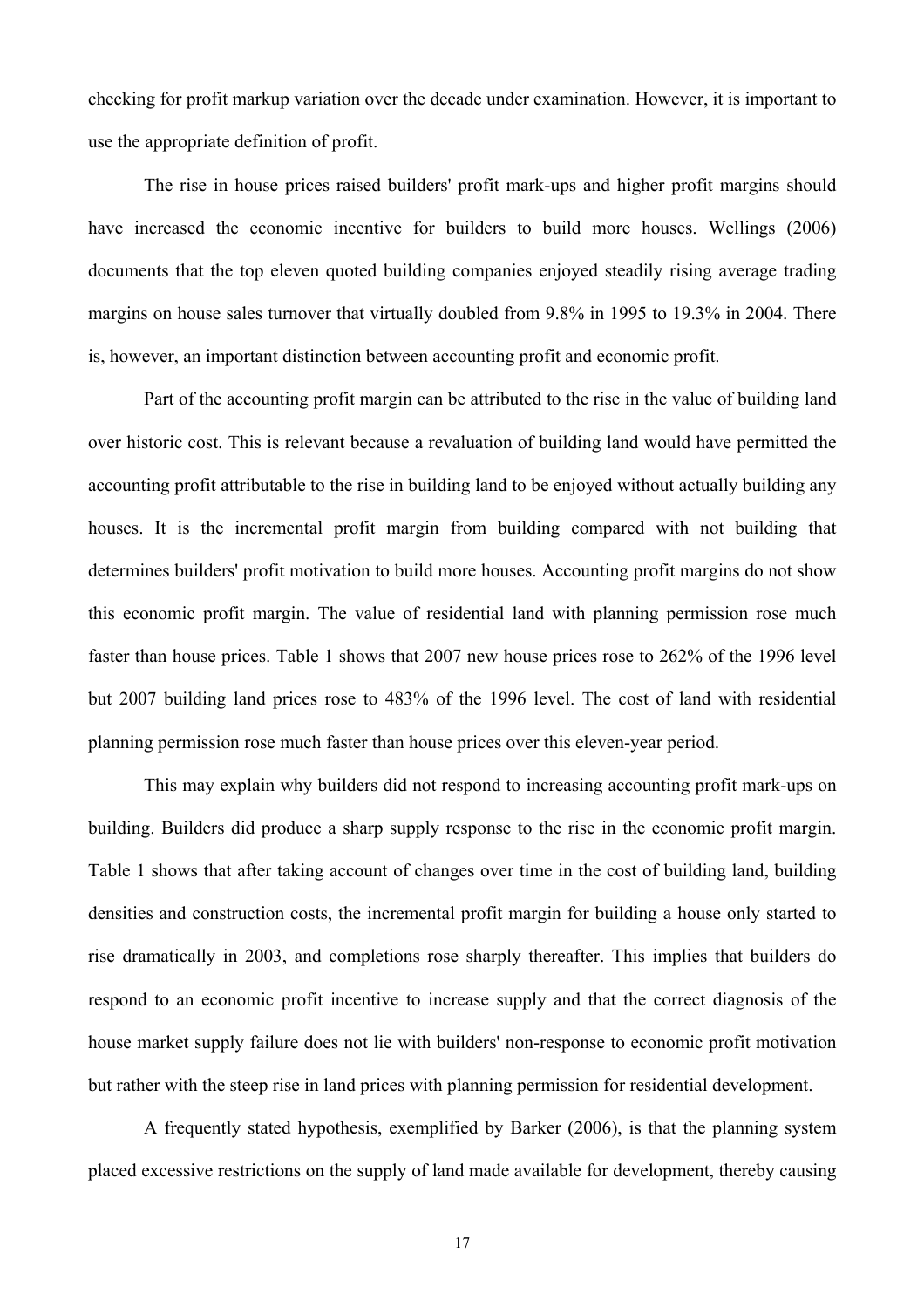a steep rise in building land prices. However, there are at least three separate explanations for the excessive rise in the price of building land, each of which calls for a different policy response. It is important to correctly attribute the rise in land prices between the different explanations in order to identify the optimal policy response.

 The first explanation for the rise in building land costs is the decline in interest rates. The steep unexpected fall in long real interest rates between 1996 and 2007 raised the prices of all highduration assets including building land. We use the price increase of the 7% index-linked default risk-free government perpetuity discussed above over this ten-year period as a benchmark in order to show how the rise in building land prices could be attributed to falling real interest rates.

Table 1 shows that the 2007 price per hectare of building land with planning permission was 483% of the 1996 price, 357% at constant prices. However, the calculated real price of a synthetic index-linked 7% perpetuity rose in response to the same interest rate decline from £176.76 in 1996 to £535.63 in 2007. That is, the real price of building land in 2007 was 357**%** of the 1996 price while index linked bonds were 303% of the 1996 price. The steep rise in indexed bond prices was caused by the unexpected fall in real interest rates over this period. On this basis (100\*203/257) 79% of the rise in building land prices during this decade can be explained by the unprecedented steep unanticipated fall in real interest rates over the same time period, leaving a 11% residual real rise in the price of building land explicable by shortage factors not associated with lower interest rates. This is consistent with the 9% rise in real private sector rents over this eleven year period because real rents are independent of interest rates effects on asset values.

The appropriate policy response to very low interest rates making house prices unaffordable depends on whether exceptionally low real interest rates will be a temporary or permanent feature of the macroeconomic environment. If low interest rates are temporary then house prices may be expected to stabilise and/or fall as interest rates rise. In this case the political agenda would shift from the non-affordability predicament faced by would-be house-buyers towards the negative equity predicament of house-owners with large mortgages. However, if low interest rates are to be a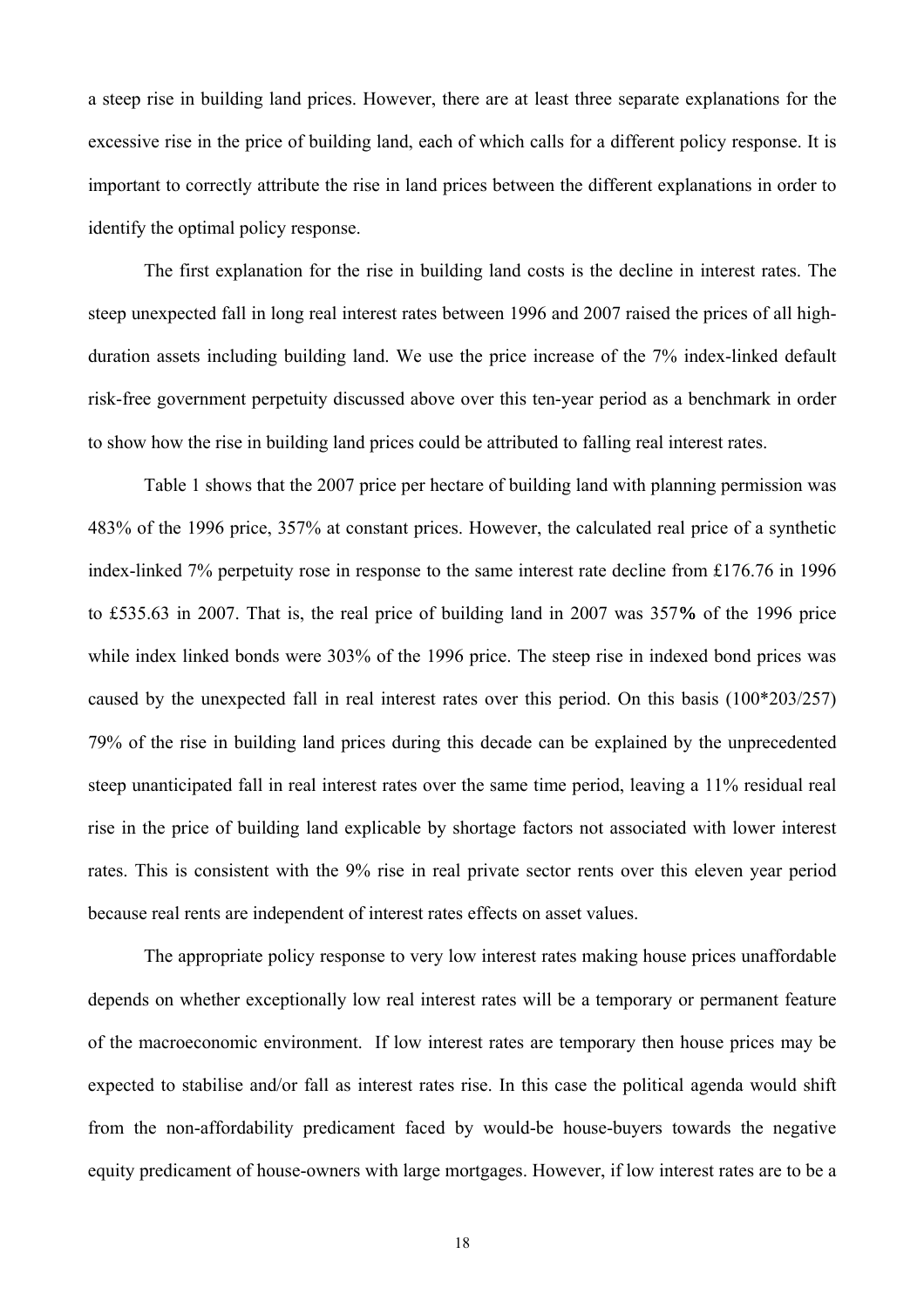permanent feature, the capitalised value of affordable rents will continue to be unaffordable for would-be house-buyers. Very large subsidies would be required to lower house prices (the capitalised value of future rental stream) in order to make them more affordable in a low-interest rate environment. The effect would be equivalent to the government attempting to lower long bond prices - it is not possible.

There is a second mechanism by which low interest rates may have increased the price of land. The real option value to builders of holding land with planning permission instead of building on it increases when the cost of carry is reduced by very low interest rates. Consequently, there is a theoretical possibility that builders rather than the planning system may be responsible for the constriction on the supply of land available for building that drove up land prices to levels beyond those warranted by the effect of falling interest rates on the capitalised value of land. However, there a number of reasons for doubting the economic significance of this interest rate effect.

First, the real option incentive for builders to hoard land when interest rates are low implies that builders buy more land when land prices are high. This is not plausible. The real option effect is likely outweighed by builders' economic incentive to increase the size of their land banks when land prices are low. Second, the real option value of holding large land banks has been reduced because planning permissions expire after three years since the 2004 Planning and Compulsory Purchase Act. The Royal Town Planning Institute has attempted to provide some evidence on the amount of land available with planning permission held by builders by looking through the annual reports of the major house builders. The figures from this exercise show that outstanding permissions are held by the top ten house builders for nearly 225,000 homes, which using their own existing rates of building, gives 2.7 years supply (see [http://www.rtpi.org.uk/download/1708/Opening-up-the-debate-June-](http://www.rtpi.org.uk/download/1708/Opening-up-the-debate-June-2007.pdf)[2007.pdf\)](http://www.rtpi.org.uk/download/1708/Opening-up-the-debate-June-2007.pdf).

It would appear that the three-year planning permission expiry legislated in the 2004 Planning and Compulsory Purchase Act effectively placed a three-year ceiling on land banks. Even if land holdings had increased by 10% over a decade, this would have resulted in a supply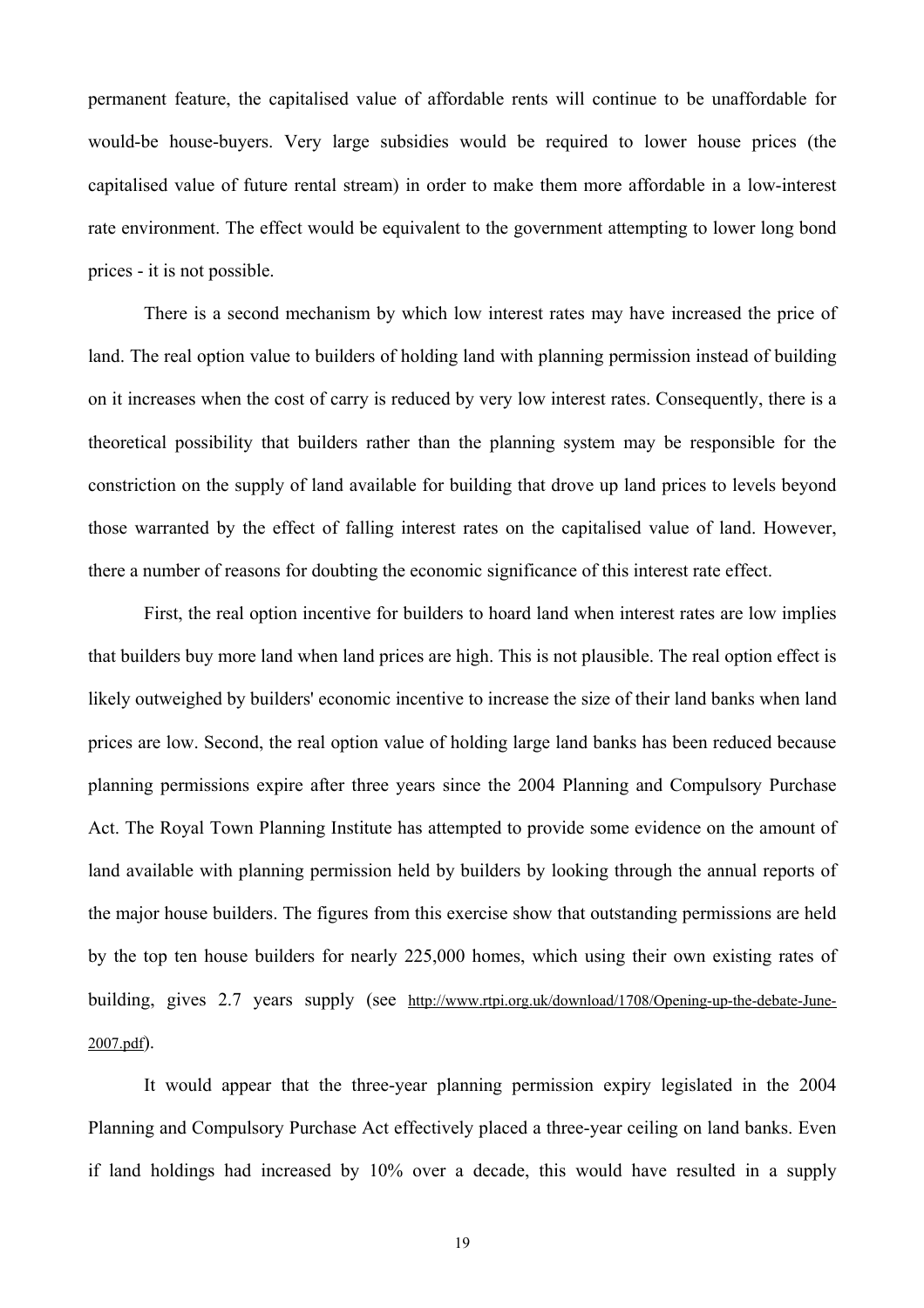constriction of 1% per year, leaving 99% of planning applications granted that would not have been hoarded. Therefore the hoarding explanation is highly unlikely to have played a significant role in reducing land supply.

 The third explanation for the excessive rise in the price of building land is that the planning system caused an excessive rise in building land prices by constricting the supply of building land. However, the preliminary analysis above suggests that the interest rate effect is likely to be the major cause of rising house prices. The rental yield fell by over three percentage points between 1996 and 2007, and this can be explained in terms of falling real interest rates over this period. Nevertheless, there may be a separate rise in house prices associated with increasing shortage that has nothing to do with interest rate movements. This would be revealed by both rising real rentals over this eleven year period and a rise in the price of building land in excess of the rise in real index-linked risk-free perpetuities.

The 9% rise in the real price of private rentals over this period does suggest rising positive excess demand for housing. We also noted earlier that the real price of building land in 2007 was 357% of the 1996 price, and the real price of a 7% index-linked perpetuity was 303% of the 1996 price. That is, the price of land rose faster than the hypothetical inflation-indexed linked perpetuity. We interpret these two findings as indicators that planning restrictions also contributed to the weak supply response to rising house prices.

 The planning constriction explanation for the rise in building land prices reflects the demand for land with planning permission as a derived demand. A rise in house prices shifts the demand curve to the right for land with planning permission. This raises land prices to the point where builders make a normal profit on their building activities. Unless the number of hectares of land granted planning permission per year responds to the rise real house prices the increased cost of building land weakens the supply response and house prices remain high.

#### *Rising land prices*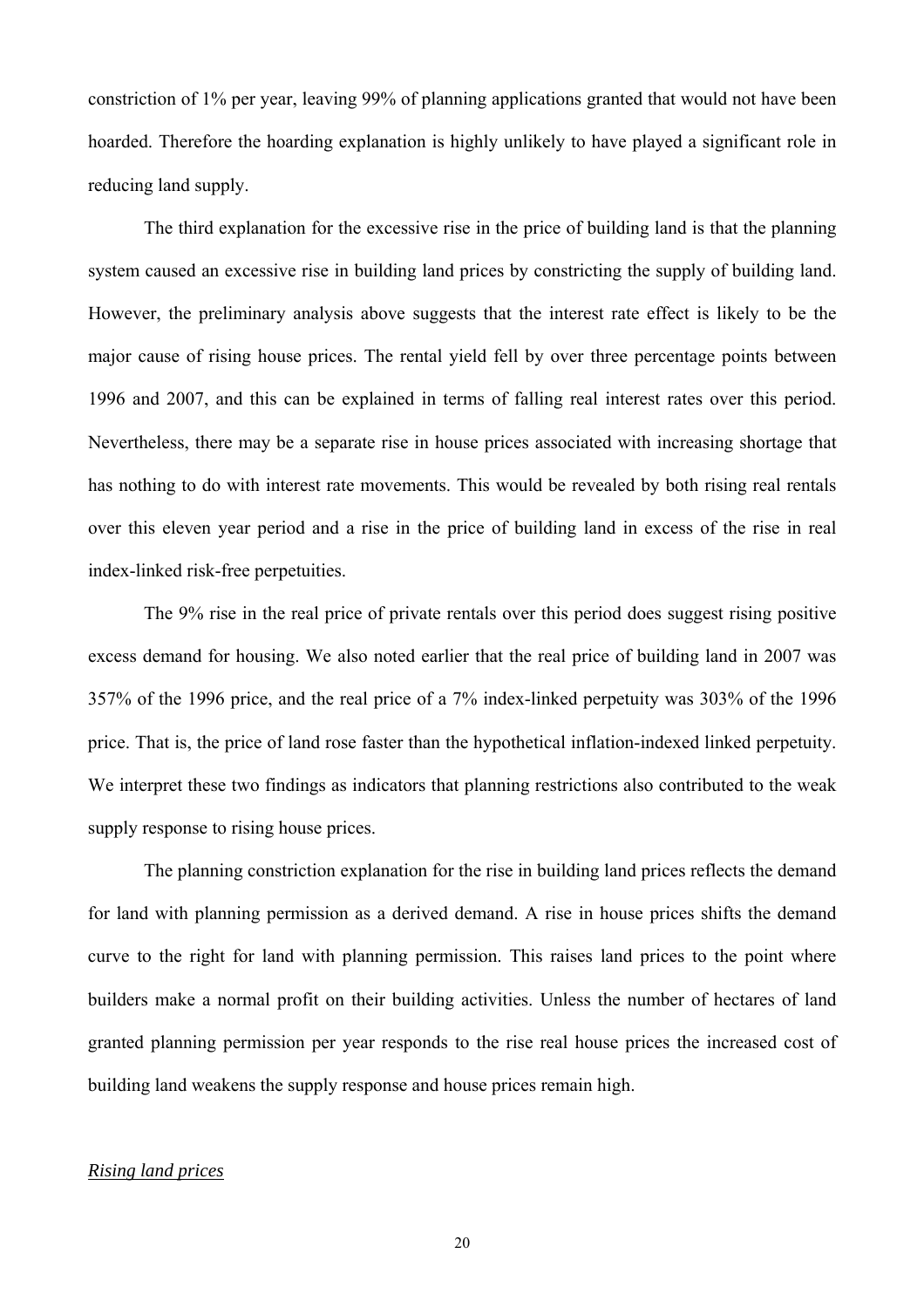<span id="page-20-0"></span>The analysis thus far suggests that the low house price elasticity of supply can be attributed to both falling interest rates and planning restrictions. What is the relative strength of these two effects? One approach to answering to this question is to estimate the value of  $\frac{l}{h}$  in Eq.(11). If the foregone alternative land rental *l* is a negligible proportion of the income stream from house rental *h* in Eq.(11), the interest rate effect on the price elasticity of supply, although theoretically valid, would be largely irrelevant in explaining the low house price elasticity of supply. From Eq.(3),

$$
P_L = \frac{l}{r}
$$
  
\n
$$
\therefore \frac{\partial P_L}{\partial r} = \frac{-l}{r^2}
$$
  
\n
$$
\therefore E_{P_L, R} = \frac{-l}{r^2} \cdot \frac{r}{P_L} = -1
$$
\n(17)

The mean private rental over the nine English regions between 1996 and 2007 was £87.46 per week, that is £181,918 per hectare per year at 40 units per hectare<sup>[11](#page-20-0)</sup> (see Table 1). The mean ex ante real 15 year spot rate for British Government index-linked gilts between 1996 and 2007 was 2.30%[12](#page-20-0). The mean price of land with planning permission over the nine regions between 1996 and 2007 was £2,181,293 per hectare. Substituting these values into Eq.(17) and setting  $l = m \cdot h$  gives

$$
\frac{-m \cdot 181,918}{0.0230} \cdot \frac{1}{2,181,293} = 1
$$
  
:.  $m = 0.28$ 

 $\overline{\phantom{a}}$ 

Therefore  $\frac{1}{1}$  = 0.28 *h*  $\frac{l}{r}$  = 0.28. Substituting this value into Eq.(11) shows that where the price rise is caused

by falling interest rates, the price elasticity of supply is 0.72 times the price elasticity of supply

 $11$  Data obtained from communities.gov.uk see Tables 715 and 731

http://www.communities.gov.uk/housing/housingresearch/housingstatistics/housingstatisticsby/rentslettings/livetables/

<sup>&</sup>lt;sup>12</sup> Data for inflation-indexed government fifteen year real spot interest rates at 30 June each year were obtained from the Bank of England website at <http://213.225.136.206/statistics/yieldcurve/index.htm>.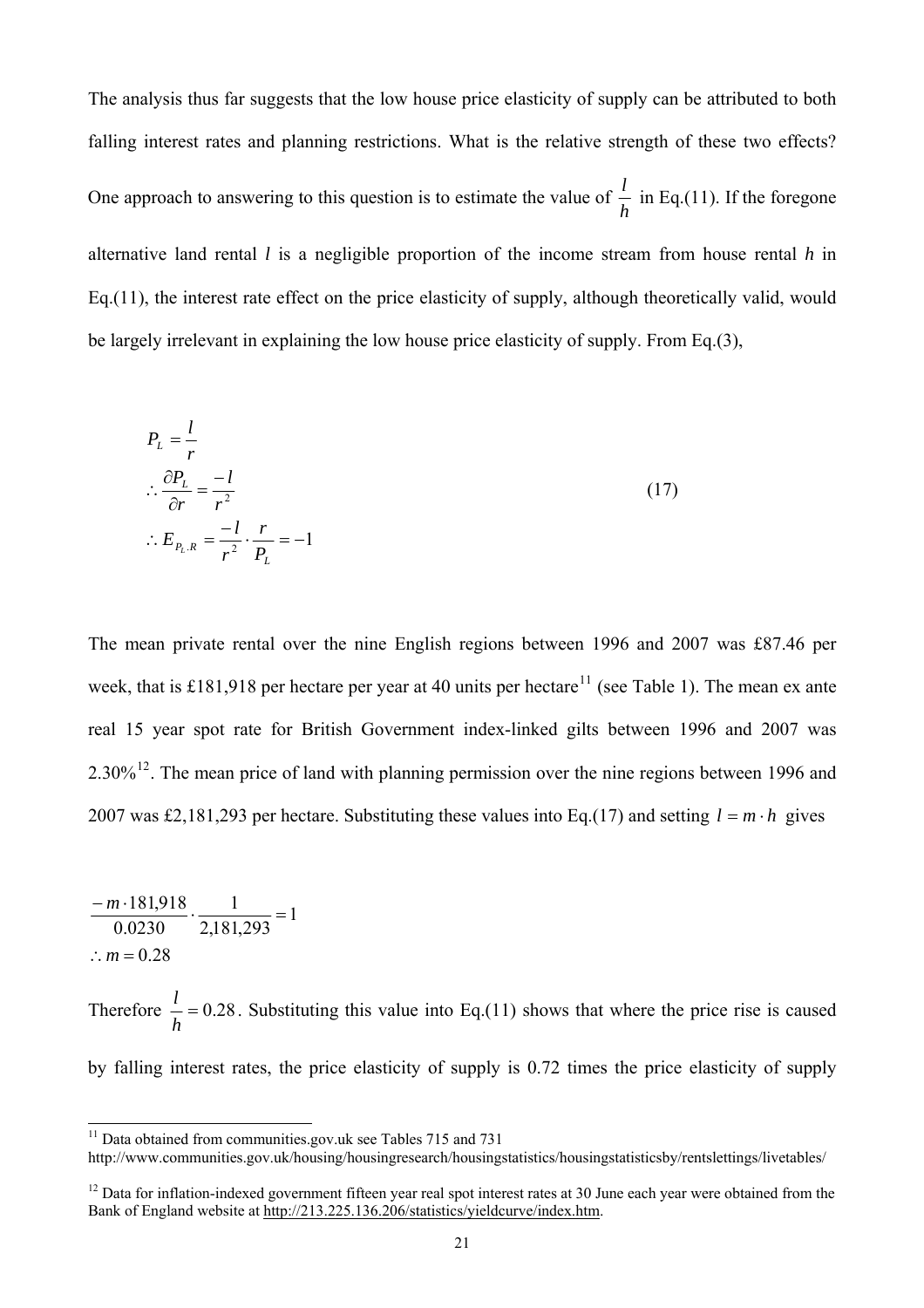where the price rise is caused by excess demand with no change in the interest rate. It would appear that the interest rate effect makes a relatively small contribution to explaining the low price elasticity of supply. Consequently the interest rate effect on price elasticity of supply should be regarded as an additional rather than an alternative to the planning explanation for the low price elasticity of supply. Falling real interest rates have two effects. First, there is a rise in house prices as the lower discount rate increases the present value of expected future rents avoided by house ownership. Second, there is a rise in the cost of building land, and this increased cost of building a house depresses the price elasticity of supply for houses when the house price rise is caused by falling interest rates.

Our empirical analysis assumes that households are indifferent between living in rented and owner-occupied house, based on a no-arbitrage house-price model in which equilibrium house rents and prices are connected by real interest rates. However, Ortalo-Magne and Rady (1999) argue that younger households always prefer owner-occupation to rental, and that lack of liquidity and credit constraints prevent this group moving from rented to owner-occupied housing during the early stages of their life. Their model shows how financial liberalisation in the 1980's explains the increase in owner occupancy rate of young households during that boom. That period of financial liberalisation is now history, but the credit constraint mechanism could be re-activated by autocorrelated reductions in the interest rate.

 Falling interest rates between 1996 and 2007 raised the valuation of owner-occupancy defined as the discounted present value of future rents avoided. Higher house prices require a larger down payment deposit for any given maximum ratio of loan to property value. The larger down payment represent a constraint for younger households wishing to switch from renting to home ownership, and this in turn would constrain the number of first time buyers entering the market. These important features of actual house markets would not however alter the generality of our findings.

22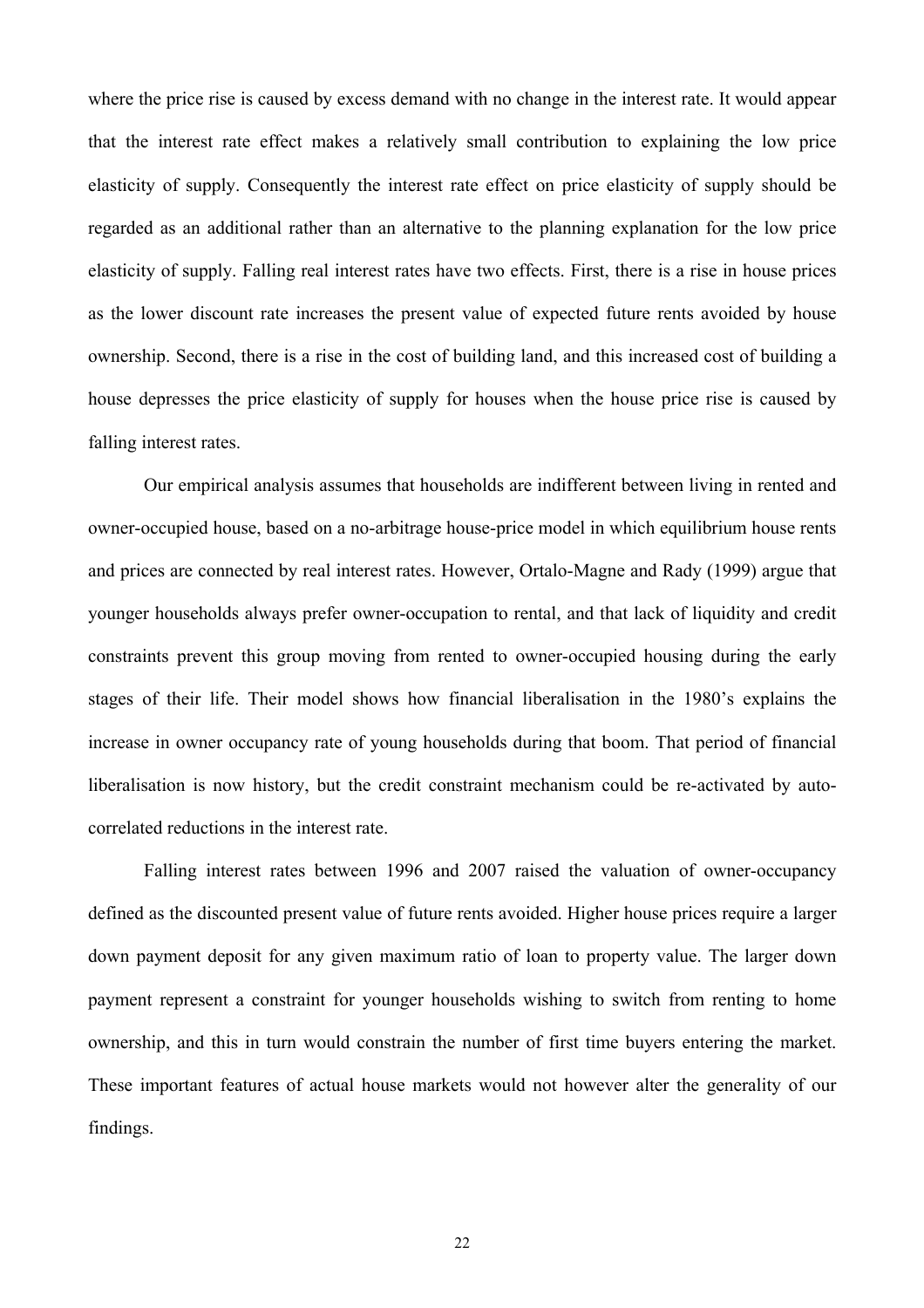#### **5. Market Imperfections and the Effect of Regulation on PES**

If the price elasticity of supply was eroded by falling long term real interest rates between 1996 and 2007, why did the construction sector contract so rapidly in the first half of 2008 in response to relatively modest falls in house prices (given that real interest rates did not suddenly rise)? We offer five complementary drivers of the price elasticity of supply which also have the potential to cause PES to vary over the cycle:

- *(i) The One-Way Effect of Planning Constraints*
- *(ii) Credit Regime Switching*
- *(iii) Housing Market Disequilibrium and Price Index Failure*
- *(iv) Asymmetric Impact of Price Uncertainty*
- *(v) Adverse Selection Effects of Non-Random Consents and the Heterogeneity of Land*

#### *(i) The One-Way Effect of Planning Constraints*

Planning regulations that restrict a positive supply response during a period of rising demand are unlikely to restrict the negative supply response during a period of falling demand. At its simplest level, then, a constraint on the amount of land available for development will be most binding during an upswing. Unless there is a corresponding constraint to limit the fall in supply during a downswing, one would expect output to be more sensitive to price as the market slows.

#### *(ii) Credit Regime Switching*

 The rise of Buy-to-Let mortgages associated with small-scale landlordism dominated new construction in 2005-2007. Undeclared discounts offered by developers on off-plan purchases essentially allowed investors to take out a 100% mortgages (RICS, 2008; Warner 2008). However, the collapse of RMBS markets following the US subprime crisis led to a credit famine for UK borrowers seeking highly leveraged mortgage products, precipitating a sharp fall in demand for new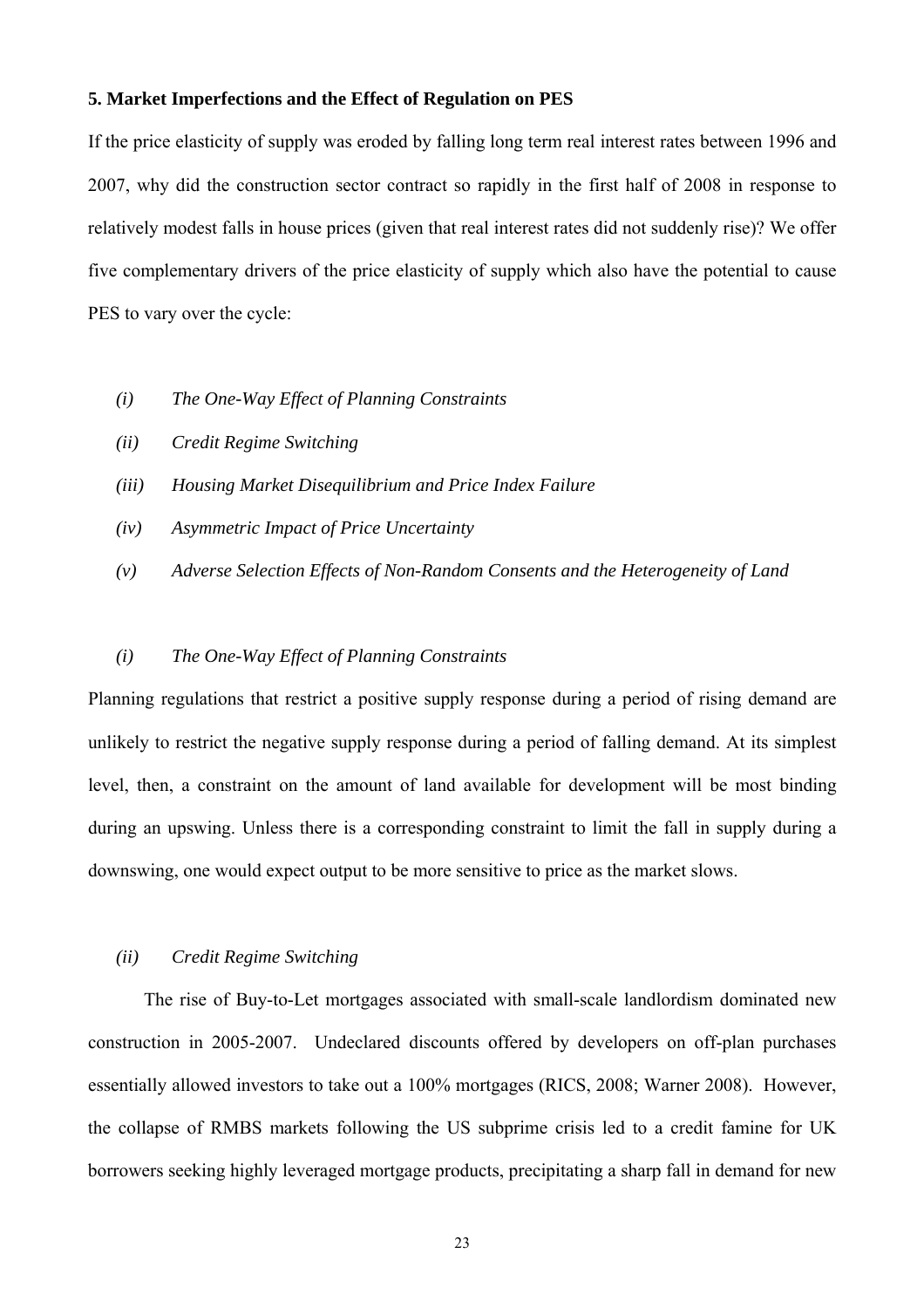BTL construction. Moreover, subsequent warnings from the Financial Services Authority and the Council of Mortgage Lenders (RICS, 2008; Warner 2008), in conjunction with widespread media coverage, have alerted mortgage lenders to BTL mortgage fraud, and made it unlikely that prospective BTL landlords will again be able to secure finance on the basis of undeclared discounts and highly leveraged loans, which in effect removes the financial model on which much recent inner city development has been based.

This particular story of credit expansion and collapse is indicative of a more general pattern for credit cycles to correspond to (and even drive) cycles in the real economy. Asymmetrical price elasticity of supply observed during the downturn during 2008 may be the consequence of the contraction of loanable funds raising householders' and builders' discount rates far above the market interest rates observed on bonds.

An alternative view of the world is that lenders may not, in fact, raise interest rates during periods of credit contraction. The possibility of equilibrium credit rationing was most famously expounded by Stiglitz and Weiss (1981) on the basis that raising interest rates could cause adverse selection – higher lending rates would screen out low risk projects which have insufficient returns to make the project worthwhile under the higher interest rate. Therefore, lenders avoid raising the interest rate to clear the market and ration the supply of credit instead. Excess demand for credit becomes an "equilibrium" position because the adverse selection effect counterbalances forces that would otherwise lead interest rates to adjust upwards to clear the market.

We might therefore conceive of the credit cycle as being comprised of phases of regime switching: there is a regime of unconstrained lending during boom times (the price of credit falls due to outward expansion of credit, and in any case, lenders are sufficiently confident of their position to care little about adverse selection), but a regime of equilibrium credit rationing during downturns when, even if developers are willing to pay a higher rate of interest to secure the necessary funds for development, no such funds will be forthcoming. This line of reasoning leads us to conclude that credit market imperfections are potentially very important determinants of the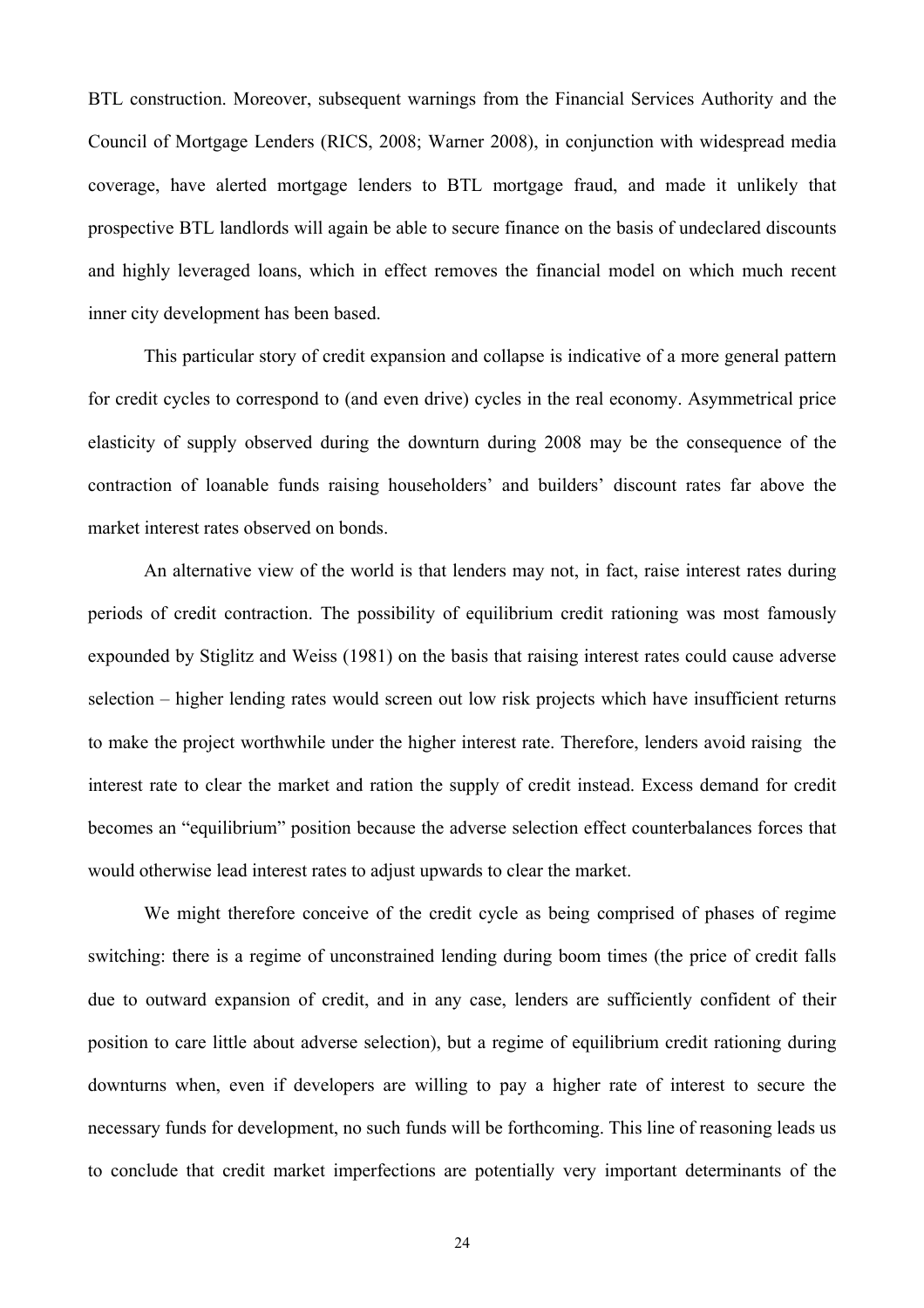<span id="page-24-0"></span>responsiveness of new supply, yet they have tended to be overlooked in the empirical literature (Chan 1999 is the only study we are aware of to test for the effect of credit availability).

#### *(iii) Housing Market Disequilibrium and Price Index Failure*

Empirical models of housing supply usually assume housing market equilibrium. In this state of the world, house prices have a fairly straightforward interpretation, and so does their relationship with housing supply. Things are made considerably more complex, however, if the average selling price does not actually reflect the price that would clear the market. There is very strong evidence to suggest that during a downturn, for example, homeowners are reluctant to sell if the selling price falls below the price they paid for the property (Genesove and Mayer 2001) or if the equity generated is insufficient to cover removal costs (Genesove and Mayer 1997). This loss aversion leads sellers to keep houses stay on the market for longer rather than except a reduced price. Unfortunately, published house price indices do not typically control for selling times.

Thus, a fourth explanation for steep falls in new construction in response to modest falls in house prices (for example, comparing the June quarter of 2008 with the same quarter of the previous year, starts fell by 19 per cent and completions fell by [13](#page-24-0) per cent<sup>13</sup>, whereas house prices fell by just  $4\%$  <sup>[14](#page-24-0)</sup>) is that the observed price reductions likely understated the true equilibrium price reductions. Transactions-based price indices do not adequately reflect the true fall in house values during a downswing – the fall in transactions is often much greater than the fall in average transacted price, and this is due to loss aversion among existing homeowners.

#### *(iv) Asymmetric Impact of Price Uncertainty*

 Time is not costless. Delays and inefficiencies in the planning and construction process imply a sluggish supply response. They also mean that many development opportunities cease to be profitable and hence do not progress at all. This is illustrated in the figure below. If the decision

 $\overline{\phantom{a}}$ 

<sup>&</sup>lt;sup>13</sup> House Building: June Quarter 2008, England, Communities and Local Government, London.

 $14$  Nationwide mix adjusted quarterly house price index for the UK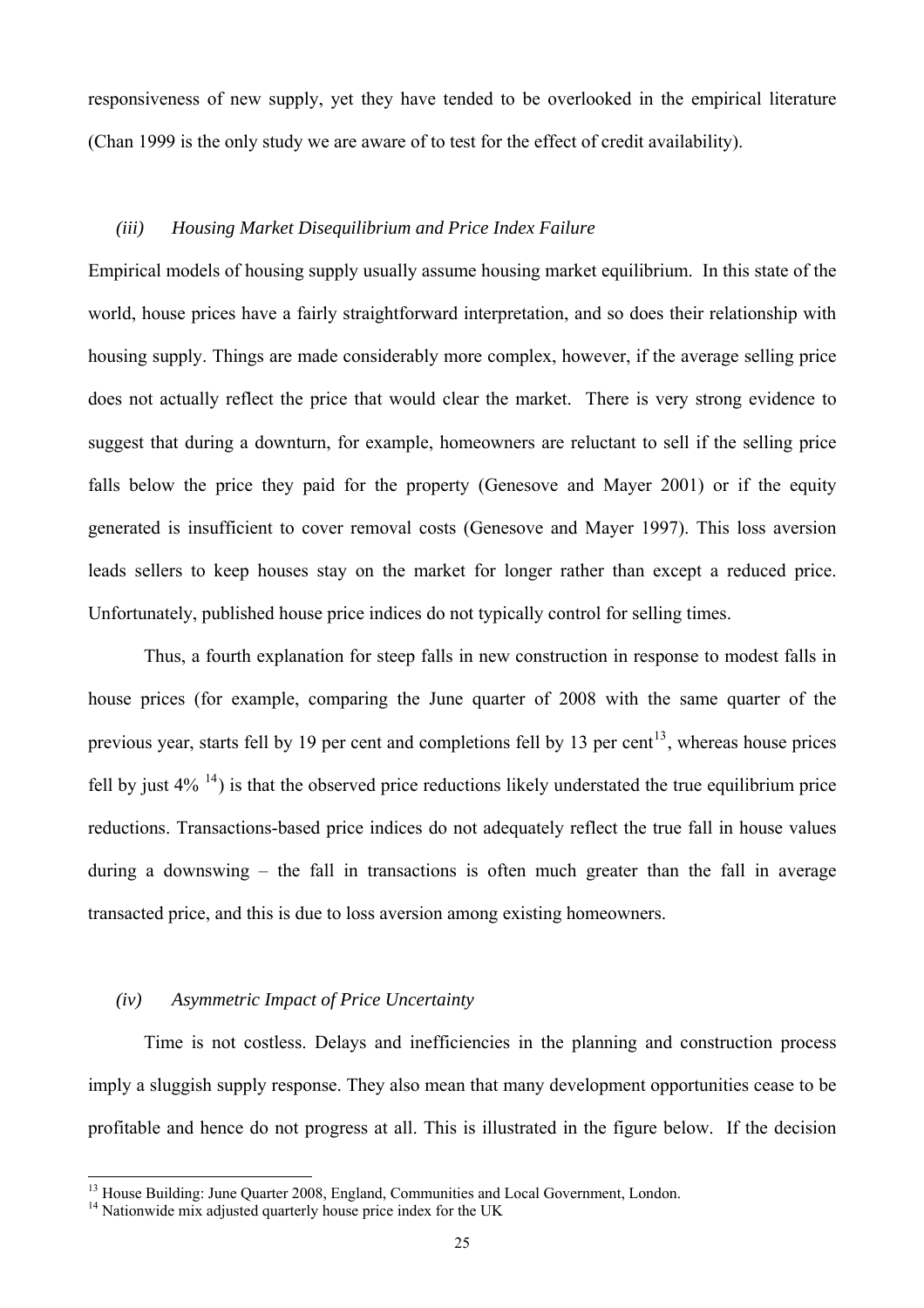whether or not to develop takes place during an upswing at point  $T_1$ , the project will go ahead if it can be completed and sold by  $T_2$ . If, however, government regulations delay completion until  $T_3$ , the project will not be profitable because, by the time the product is ready to come to market, the boom has past and prices are in decline.





We hypothesize further that the impact of construction lags rapidly escalates with the length of the lag because of the compound nature of temporal uncertainty. The future is uncertain, and the further into the future we look, the greater the uncertainty. Additional delays in the development process will ratchet up uncertainty very quickly. In Figure 1 above, at  $T_1$  developers do not know for certain whether the current upswing will continue until  $T_2$ , let alone  $T_3$ . The situation facing developers is depicted in Figure 2 below where the central forecast estimate is represented by the black dotted line. Even if this central estimate proves to be correct, developers will not know this until after the event. Uncertainty means that there is a spectrum of forecast error – represented by the red and green dotted lines depicting the lower and upper 95% confidence bounds. The risk associated with commencing the development process at  $T_1$  is much greater if the development lag is  $T_1$  to  $T_3$  rather than  $T_1$  to  $T_2$ . Every layer of government regulation that introduces delays to the development process rapidly increases the risk of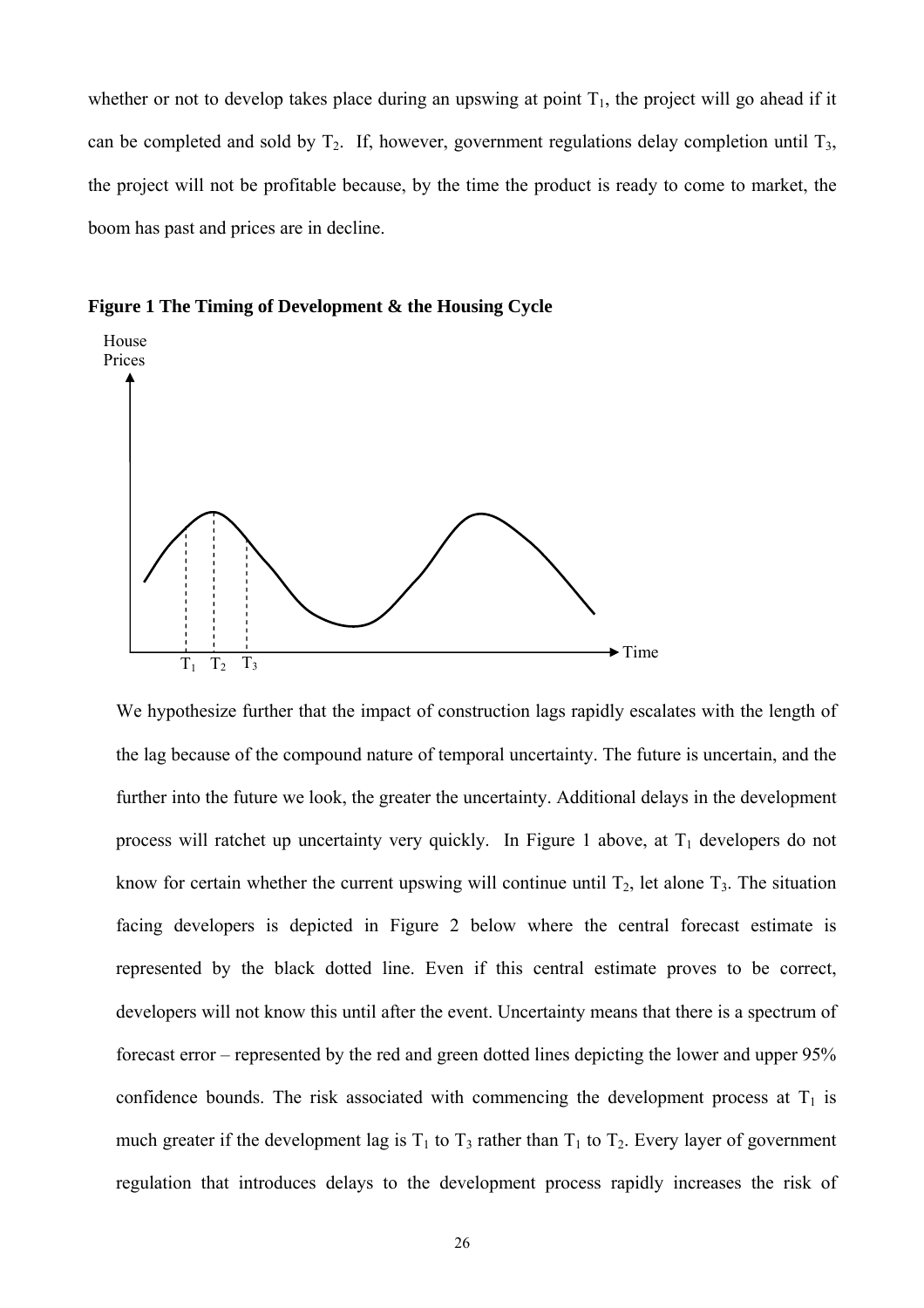development. Note that firms will face a spectrum of possible future trajectories of this kind whether their expectations are backward-looking, forward-looking, rational or of bounded rationality. Only in a world of perfect foresight and perfect information would developers be able to make decisions about new construction without uncertainty about the future.

**Figure 2 The Rapid Accumulation of Uncertainty Associated with Development Lags** 



Our supply function (1) then becomes expectations-dependent:

$$
Q_{s_t} = f(E(P_{(t+x)}), C_t) \tag{1'}
$$

The greater the time lag, *x*, the greater the uncertainty associated with  $E(P_{t+x})$ .

Two questions arise at this point: (1) why should this imply asymmetry, and (2) are there reasons to believe that *x* has increased over time? With regard to the first question, an increase in *x* is likely to make developers slower to respond to an upturn in prices – only when an upswing is well underway will the lower bound of the confidence interval be higher than their reservation expected profit threshold. The great bulk of construction therefore takes place during the mid to late stages of the upswing when there is greatest optimism about the state of the market.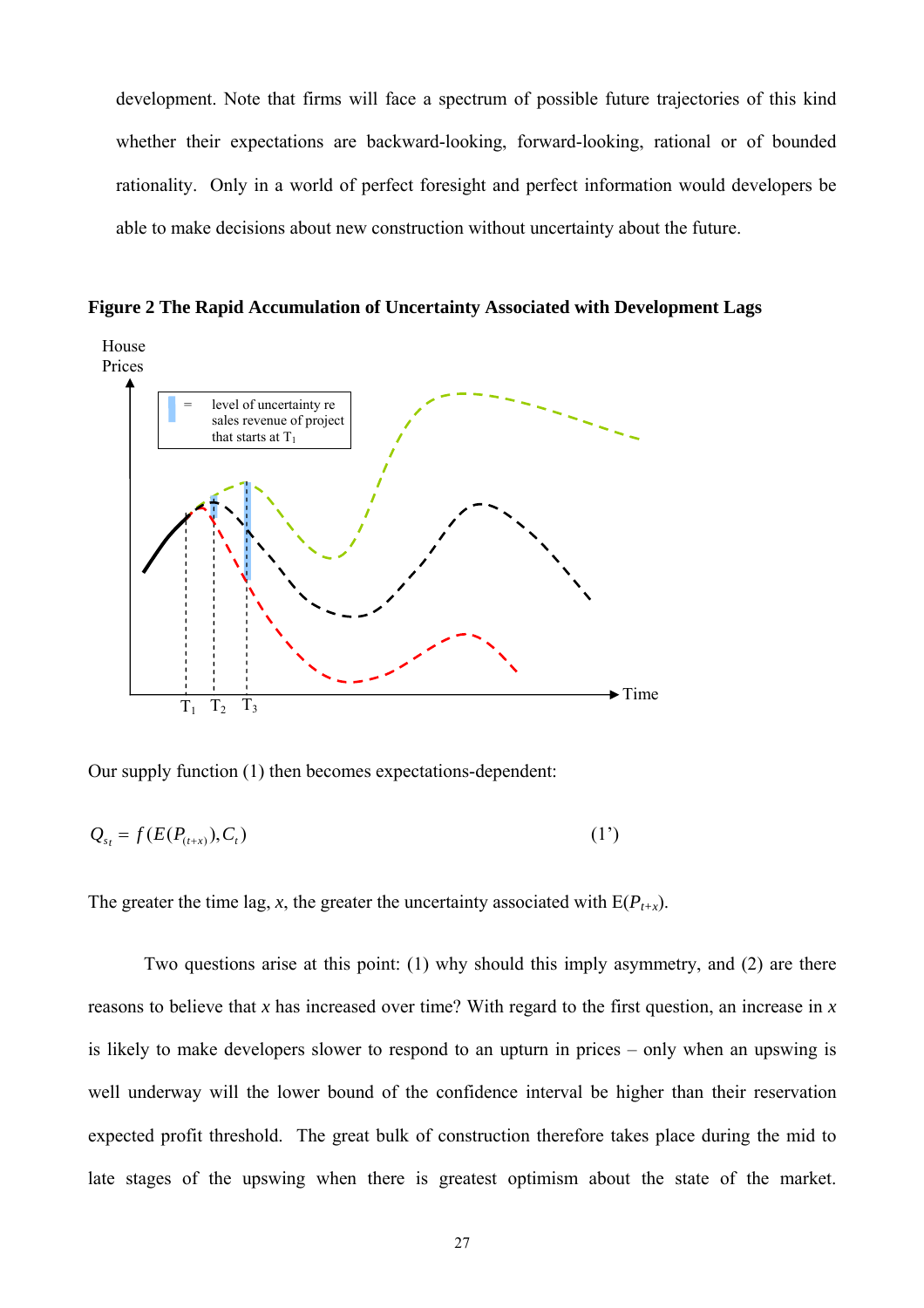<span id="page-27-0"></span>Developers are very sensitive, however, to the prospect of a downturn because the construction lag multiplies the risk of large losses if prices do indeed fall. So PES, the sensitivity of supply to current prices, increases rapidly during the start of downswing (large falls in the number of new dwellings relative to small falls in price). PES then plummets to zero as the market begins to recover (no increase in new construction in response to current price increases). Finally, PES rises slowly during the upswing as it becomes increasingly certain that prices will continue to rise.

 Uncertainty also acts as a barrier to entry: the greater the delays, risks, and pitfalls associated with housing development, the greater the advantage large, experienced developers have over small, new developers. This has three effects: (a) it increases the potential for large developers to extract greater surplus from the lobbying process; (b) it increases the potential for strategic behaviour, which in turn increases the chances that local developers will restrict supply in response to price rises (to further inflate prices), rather than raise output; (c) it directly restricts the entry of new firms during an upswing thus dampening the overall supply response. Outcomes (b) and (c) both imply reductions in the price elasticity of supply. (c) also implies asymmetry: small firms only enter the industry when the risks appear to be low (i.e. after a prolonged upswing) but rapidly leave the industry when expected profits fall because there are few barriers to exit.

 There is good reason to believe that the uncertainties and delays in the construction process that are so detrimental to the responsiveness of new supply to current price changes may have increased over time. A number of significant government regulations and guidance notes have been introduced in recent years that have potentially added considerably to the complexity, uncertainty, and cost of development. These include the requirement to prioritize brownfield over greenfield development, to avoid developments below 30 dph (dwellings per hectare) and encourage developments above 50 dph<sup>[15](#page-27-0)</sup>; and the introduction of S106 agreements, which allow local planning

 $\overline{\phantom{a}}$ 

<sup>&</sup>lt;sup>15</sup> See the revised Planning Policy Guidance, PPG3, in 2000; see also Barker 2008 and Whitehead 2008.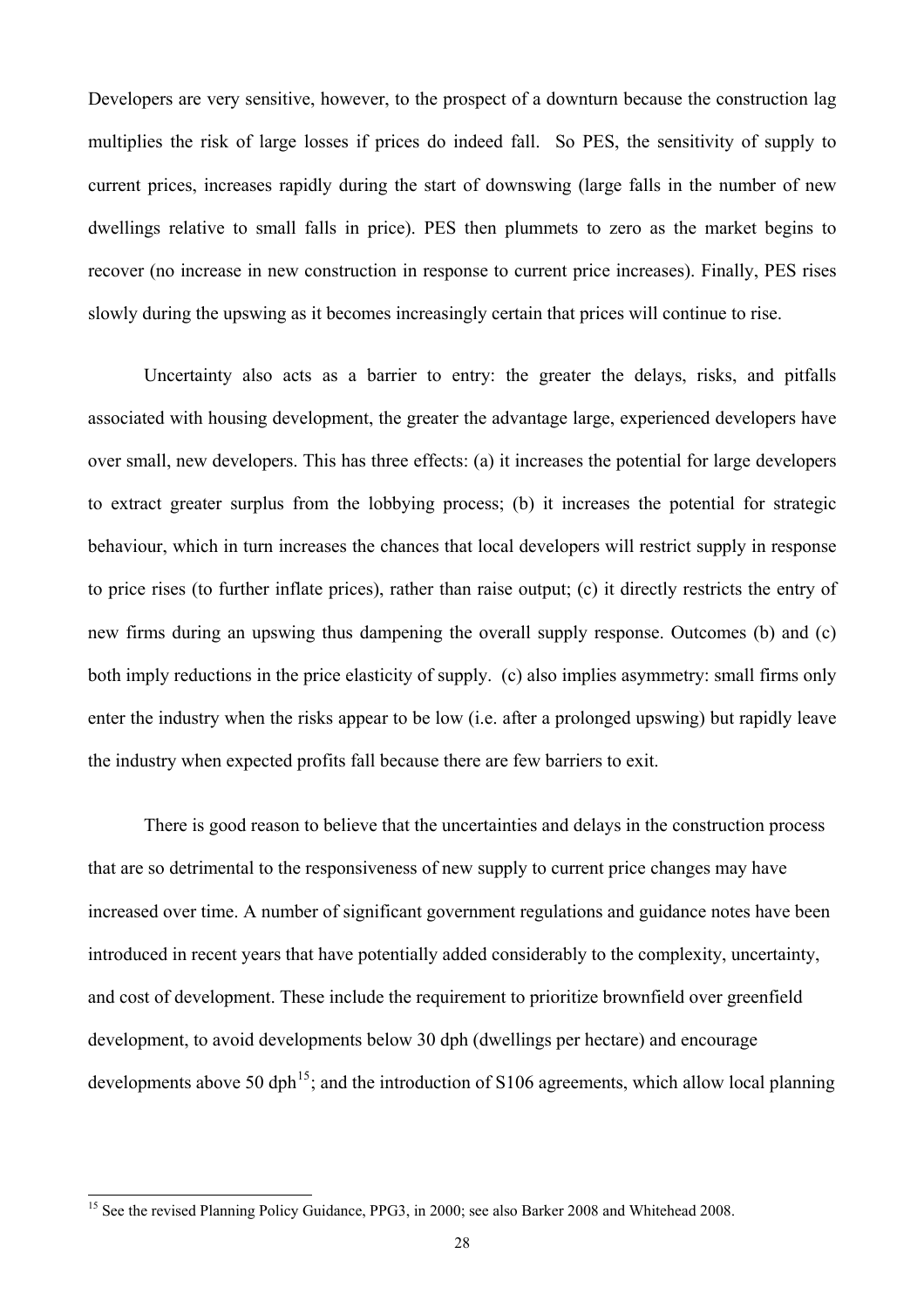<span id="page-28-0"></span>authorities to seek contributions from developers towards infrastructure costs<sup>[16](#page-28-0)</sup>. A number of further significant regulations are on the horizon:

- *Zero-carbon Homes* the "Building a Greener Future: Policy Statement" (CLG Summary, July 2007) confirmed "the Government's intention for all new homes to be zero carbon by 2016 with a major progressive tightening of the energy efficiency building regulations - by 25 per cent in 2010 and by 44 per cent in 2013 - up to the zero carbon target in  $2016$ ".<sup>[17](#page-28-0)</sup>
- *Community Infrastructure Levy* (CIL) will "would enable local authorities to apply a levy to all new developments (residential and commercial) in their area, subject to a low de minimis threshold. Where appropriate the local planning authority would use a CIL to supplement a negotiated agreement, which may be required for site specific matters, including affordable housing." (CLG, 2007, p. 9).
- *Lifetime Homes* along with a range of other measures proposed in CLG (2005) consultation paper, will require that builders meet a set of internal adaptability standards in the construction of new houses to ensure that a home can be adapted for use of an elderly or disabled person;
- *Water regulations* a set of proposals set out in the CLG (2005) consultation paper which seeks to reduce the resource burden of residential dwellings, for example, by establishing a minimum standard of water efficiency on newbuild that reduces anticipated water usage to no more than 125 litres per head per day (CLG, 2005, p. 19).

 $\overline{a}$ <sup>16</sup> See Section 106 of the Planning Act 2004

 $17$  Quotation taken from the online summary of CLG (2007) to be found at: [www.communities.gov.uk/publications/planningandbuilding/building-a-greener](http://www.communities.gov.uk/publications/planningandbuilding/building-a-greener)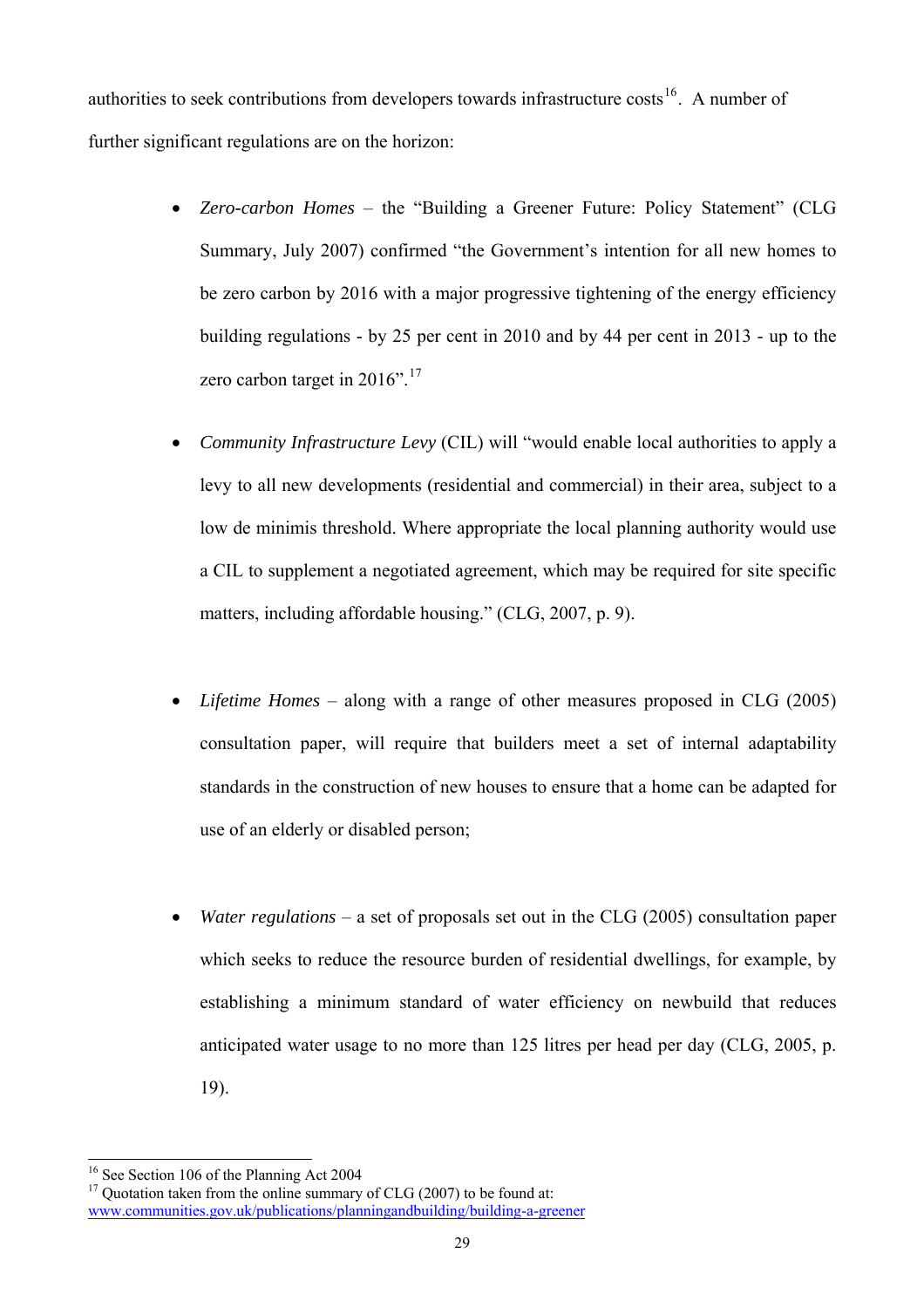• *Sustainable Urban Drainage Systems* (SUDS) – Defra (2007) considered a range of options to redress the low take-up of SUDS. Interventions are likely to take the form of financial incentives or mandatory rules.

These proposals are all well intended. Unfortunately, however, "planning policy itself is still too often justified with reference to benefits, but an inadequate recognition of potential costs" (Barker 2008, p.48). For example, such interventions are likely to add to the *complexity* of the building process and raise the level of expertise and experience required to be a successful developer. This makes it harder for small firms, and raises a hurdle that prevents new firms entering the industry. It also increases the propensity towards market concentration:

"The length of time taken to reach an implementable permission, the increasingly burdensome requirements for information, and the complexity of negotiations over S106 agreements and other planning obligations all tend to favour larger companies for significant developments. The sluggish growth of new supply in the late 1990s and early 2000s also stimulated mergers and takeovers among the larger firms, as this was the only route to increase company output. As a result, the UK house-building industry is relatively concentrated, with the top ten firms producing more than a third of output in 2006." (Barker 2008, p.41)

Regulations can also lead to increased *uncertainty*, each new layer of bureaucracy increasing the number of pitfalls associated with the development process itself. The more barriers that housing policy introduces (Section 106, CIL, ZCH, Lifetime Homes, Water Regulations, SUDS etc.), the more opportunities there are for failure, and the greater the chances that attempts to increase the supply of new houses in response to price rises will be forestalled. Larger, more experienced, developers are likely to be more able to foresee such pitfalls and manage the increased risks through diversification.

#### *(v) Adverse Selection Effects of Non-Random Consents and the Heterogeneity of Land*

Land supply is a curious omission from most empirical estimates of PES, usually due to data issues (see Poterba, 1984, for example, who acknowledges the importance of land but neglects to include it the econometric specification for this very reason). And fewer studies still consider the quality or variety of land when analyzing the responsiveness of new supply  $-$  if any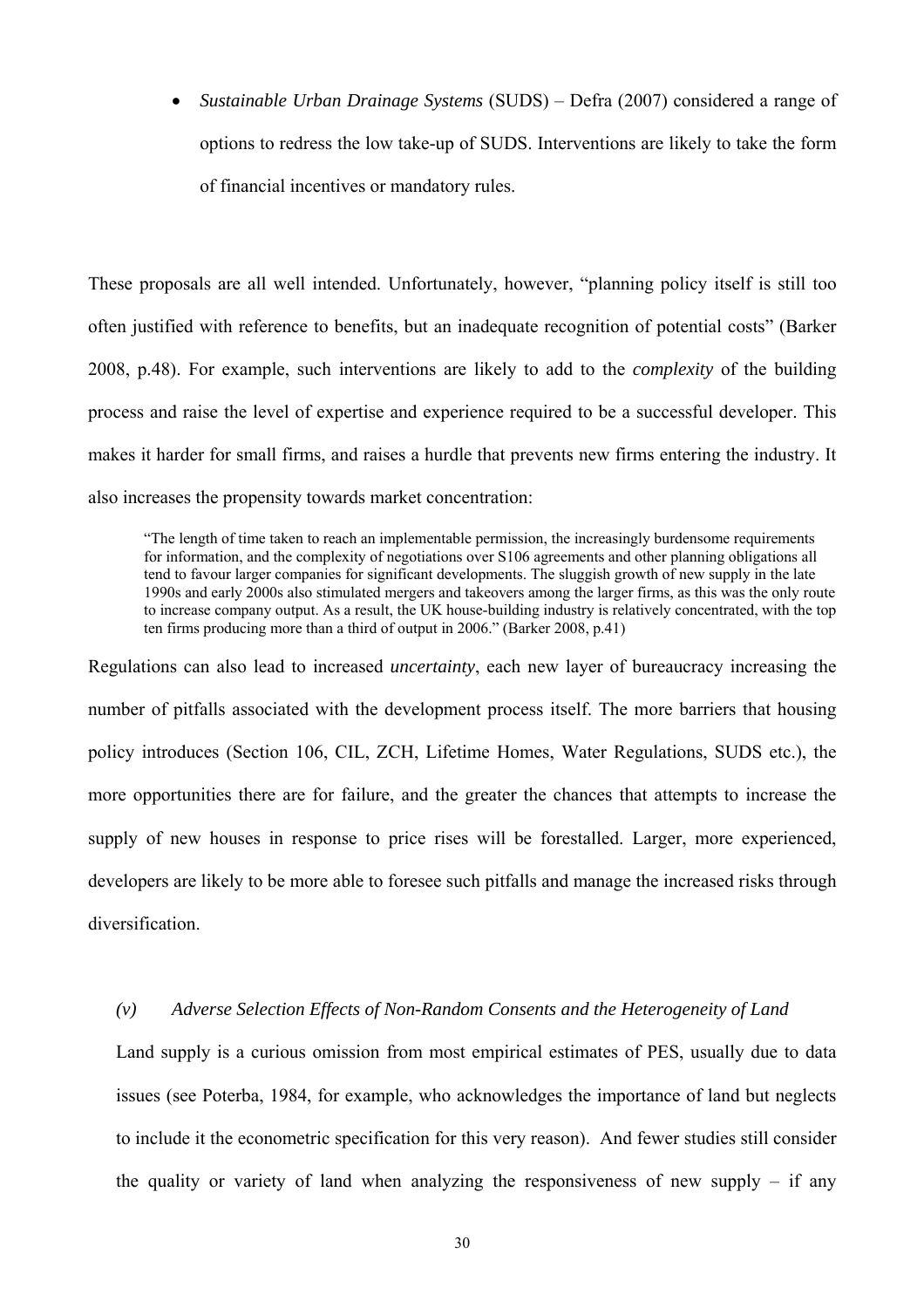distinction is made at all, it is usually limited to a dichotomous categorization of land as either brownfield or greenfield (as in Pryce, 1999). Yet the heterogeneity of land could be an important driver of price elasticities, particularly when the granting of planning consents is not a random allocation across land types. This, we argue, can cause falling uplift to have an adverse selection effect on the quality and location of land available for residential development at a given point in time.

Suppose, other things being equal, that increased regulation suppresses the value of uplift – the difference in the value of land with and without planning permission. Uplift is a crucial variable because, while the UK land planning system is restrictive, it is not based on fixed quota allocations. In general, any land owner can put forward any plot of land in her possession for consideration for change of use. Some land plots will have a much lower probability of gaining planning permission than others, but the option to submit an application is there nonetheless. Given that there is a significant cost entailed in applying for planning permission, it is only worthwhile applying if the expected returns outweigh the cost. If the land owner is risk neutral, the application will only go ahead if:

$$
G_i U \ge c \qquad \text{where } U = Hr - Ar = \text{uplift} \tag{17}
$$

where  $c$  is the cost of submitting a planning application,  $G$  is the perceived probability of planning permission on plot i, *Hr* is the value of the land with planning permission, and *Ar* is the value of the land without planning permission. An increase in *Hr*, the price of housing land, will entice more landowners into the lottery of planning application. If the price of housing land is high enough, even land owners with very little chance of gaining planning permission will apply. This suggests that long-term shifts in the demand curve for housing land will eventually cause shifts in the supply curve for housing land, LS. Suppose we denote the level of uplift just enough to entice the owner of plot *i* as  $U_i^*$  = the value of *U* such that: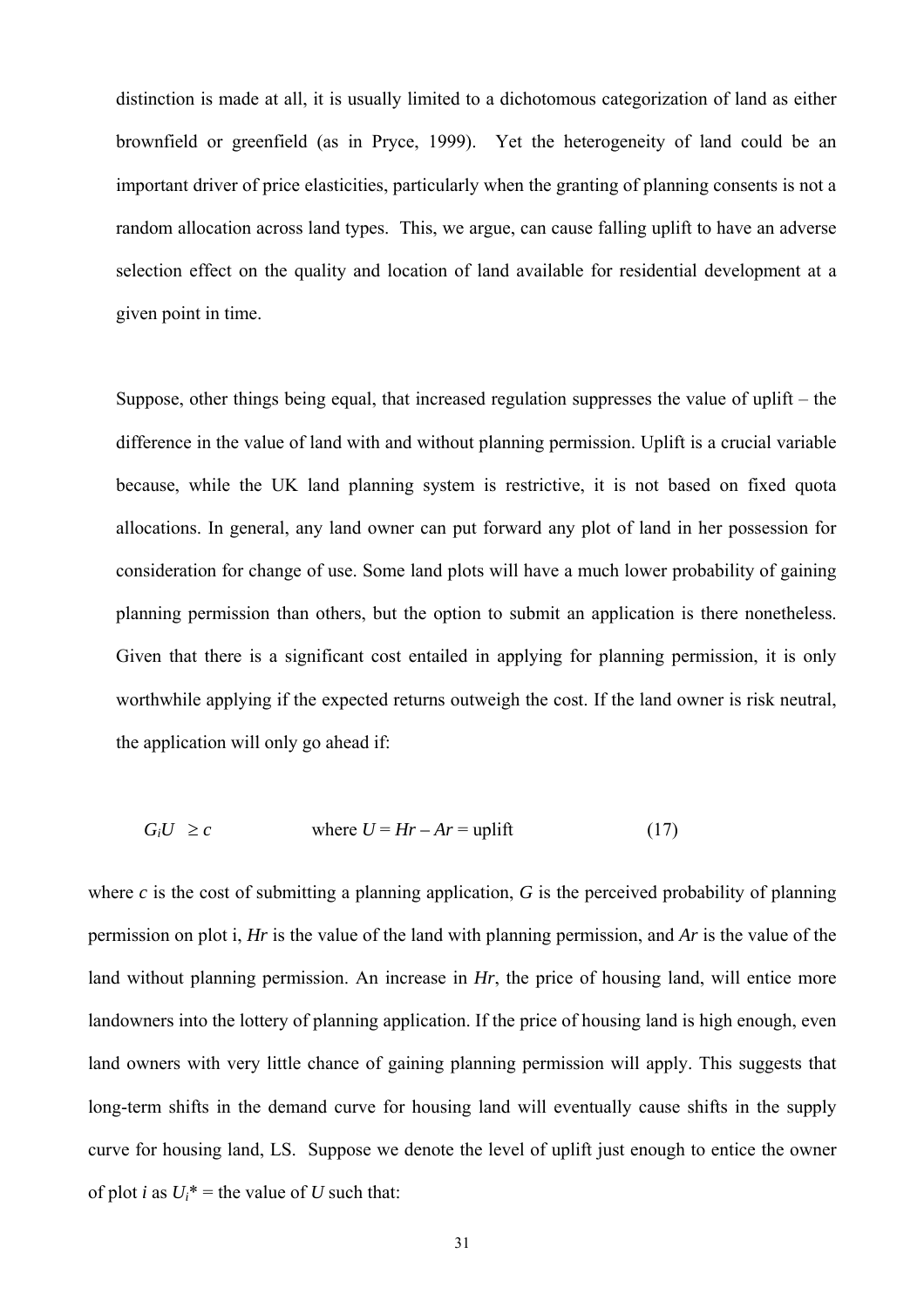$$
G_i U = c \tag{18}
$$

The uplift threshold is therefore determined by,

$$
U_i^* = c/G_i \tag{19}
$$

One of the unknowns is the distribution of *Ui\** across the existing stock of land. It is complicated further by the fact that there is not one single price of land, *Hr*, but an entire spectrum, varying by the distance to the central business district (determined by the trade-off of access and space), and the unique, complex bundle of amenities associated with every location.

The same is true for the price of land in alternative use – there will not only be separate markets for each alternative use (due to the market segmentation caused by the planning system) but a spectrum of prices across space determined by access to transport, soil quality, proximity to factor markets, consumers etc. Equation (19) will therefore no longer hold if we relax the assumption of a single land market price for housing and a single land market price for land in alternative use. *Ui\** would vary across land plots even if both *G* and *c* were constant across all land plots.

Now to the adverse selection effect. When uplift levels are low, landowners with low approval probability, *G*, are likely to be screened out of the market (it is simply not worth their while applying if U is low). A reduction in uplift caused by new regulations is likely to increase the proportion of land parcels that have high approval probability (high *G*). To have a high *G* is not a purely random outcome: a plot of land is more likely to be approved for residential development if it is brownfield land, or if it is a small pocket of private vacant land located in already built-up areas. So a reduction in *U* may not only reduce the number of plots coming onto the market, but also reduce the average "quality" of land coming through the planning system, where quality is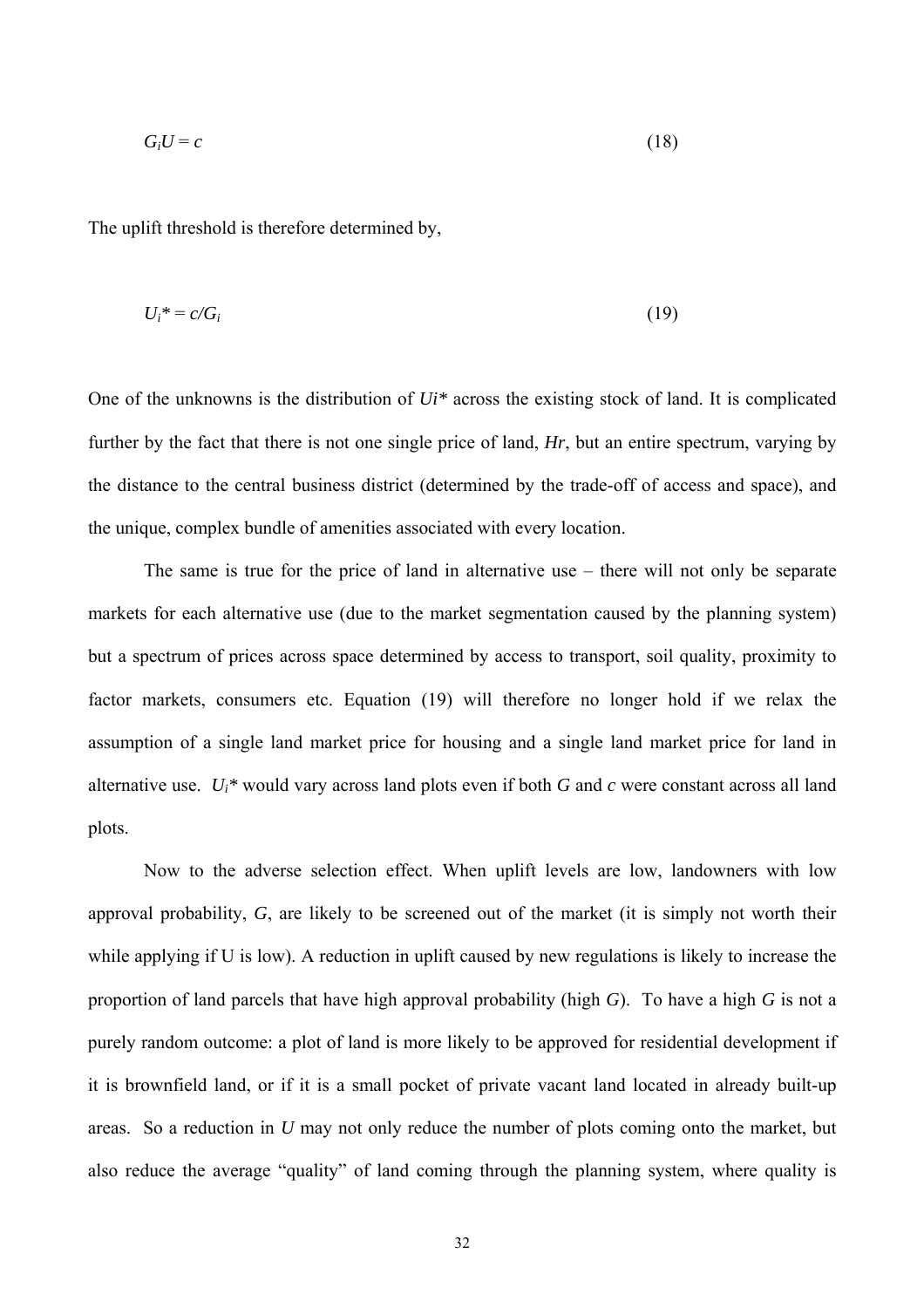defined here as having attributes (particularly location and size and ease of development) attractive to developers. And if there is fall in the availability, quality and location of land for development, developers will have to spend more time and resources identifying an appropriate plot of land. The supply response to rising house prices will take longer if available plots are small, poor quality and scattered across the urban landscape than if there are large areas of greenfield land in prime locations readily available. Dispersed and fragmented plots reduce the potential for economies of scale, and are also more susceptible to the *Site Assembly Problem* (Eckart, 1985).

Our argument, then, is that increased building regulations (such as the requirement for newbuild to be zero carbon or to be of a particular density, or the power of local authorities to extract contributions from devlopers towards infrastructure costs) depress uplift margins, which in turn screens out applications for planning permission from owners of the best quality land, and this reduces the average quality and spatial coherence of the land that is actually available for development at a given moment. This in turn increases search time (it takes longer for developers to find a suitable plot in response to house price increases) and reduces construction efficiency (it takes more time to build a given number of houses if the plots are scattered across the city rather than concentrated in a single coherent location).

The adverse selection effect just described may also lead to cyclical asymmetries. For example, if falls in house prices also lead to falls in uplift, then the corollary of the above theory is that there will also be an adverse impact on the quality of land coming onto the market, which will exacerbate the reduction in new construction. It may also contribute to credit rationing: if lenders know that the quality of land available for residential construction declines during a downturn, they will be more reluctant to lend during this phase of the cycle as they know that this will contribute to the risk that development projects fail to make sufficient returns to repay the debt. And they will be reluctant to raise interest rates to clear the market because of the additional adverse selection effects this will cause (see (ii) above and Stiglitz and Weiss 1981). Moreover, the credit rationing effects of adverse selection arising from non-random consents may vary across space due to geographical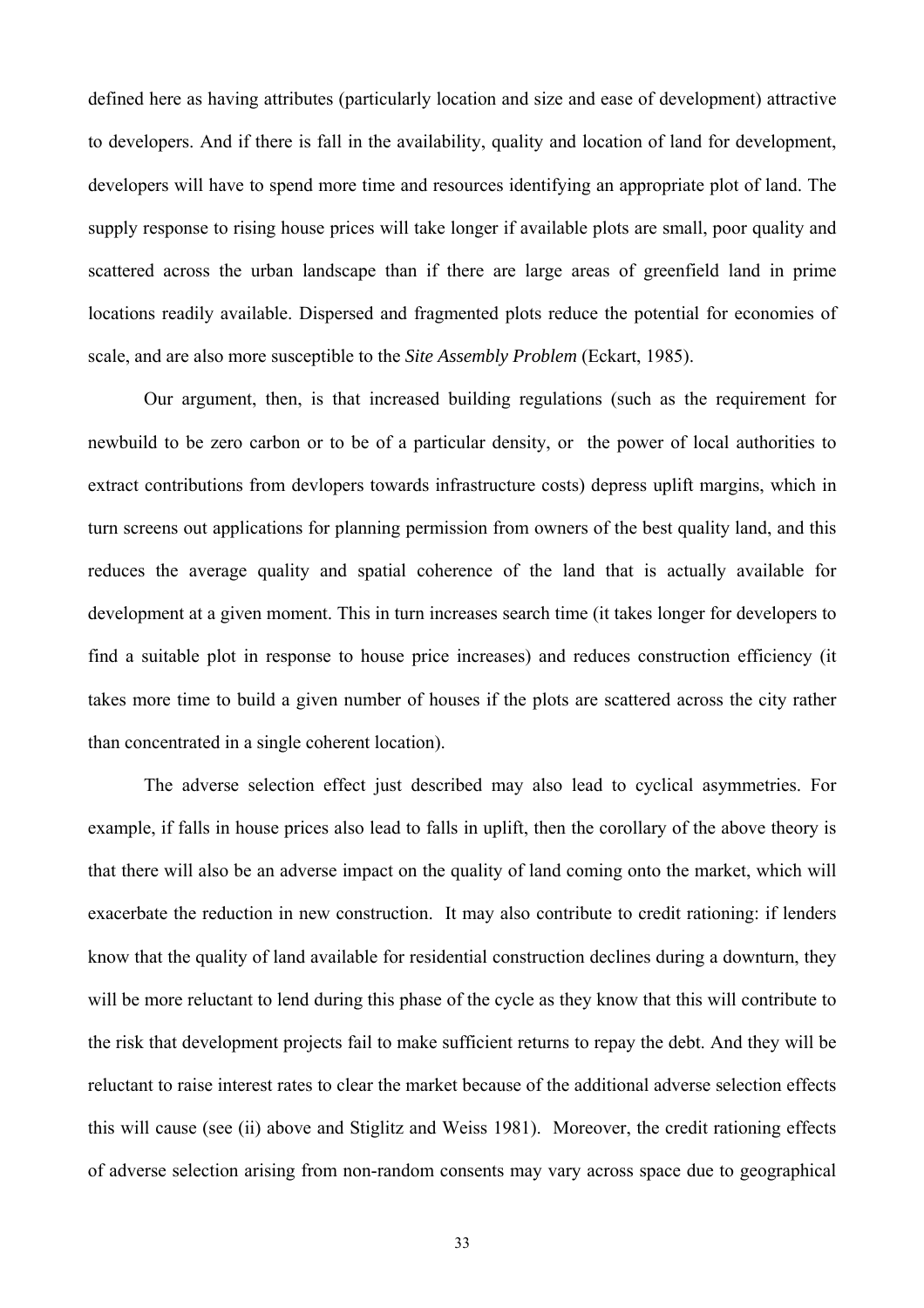variations in land types, a possibility that has not, to our knowledge, been explored in the literature (Chan 1999 is a time series study and so does not consider the possibility of credit rationing have a spatially varying effect on PES).

#### **Conclusion**

The lion's share of previous work on the price responsiveness of new construction of houses has been devoted to estimating the PES rather than thinking about what causes it. This paper has attempted to redress the bias towards empiricism in the housing supply literature by offering a theoretical discussion of the determinants of PES in the context of the UK housing market over the past decade. We have juxtaposed explanations arising from market imperfections/state intervention, along side those that show how price elasticity can vary even in a world of efficient markets.

We presented first a simple theoretical rationale to demonstrate that, in the absence of restrictive planning and market imperfections, changes in long real interest rates, will cause both house price rises and a low elasticity of supply. We offered some initial empirical evidence to support this hypothesis for the eleven year period between 1996 and 2007.

We then considered how a range of market imperfections can interact with planning constraints and building regulations to shape the responsiveness of supply to price changes. We argued that these may lead to *cyclical asymmetry* in PES – the apparent tendency for the quantity supplied to respond very slowly to outward shifts of demand, but rather rapidly to inward shifts. Taken together, these different drivers of PES may suggest that the paradox of cyclical asymmetricy may be explained by a combination of inward shifts of the supply curve, and changes in slope of the supply curve, when the demand curve shifts inwards. For example, the credit crunch could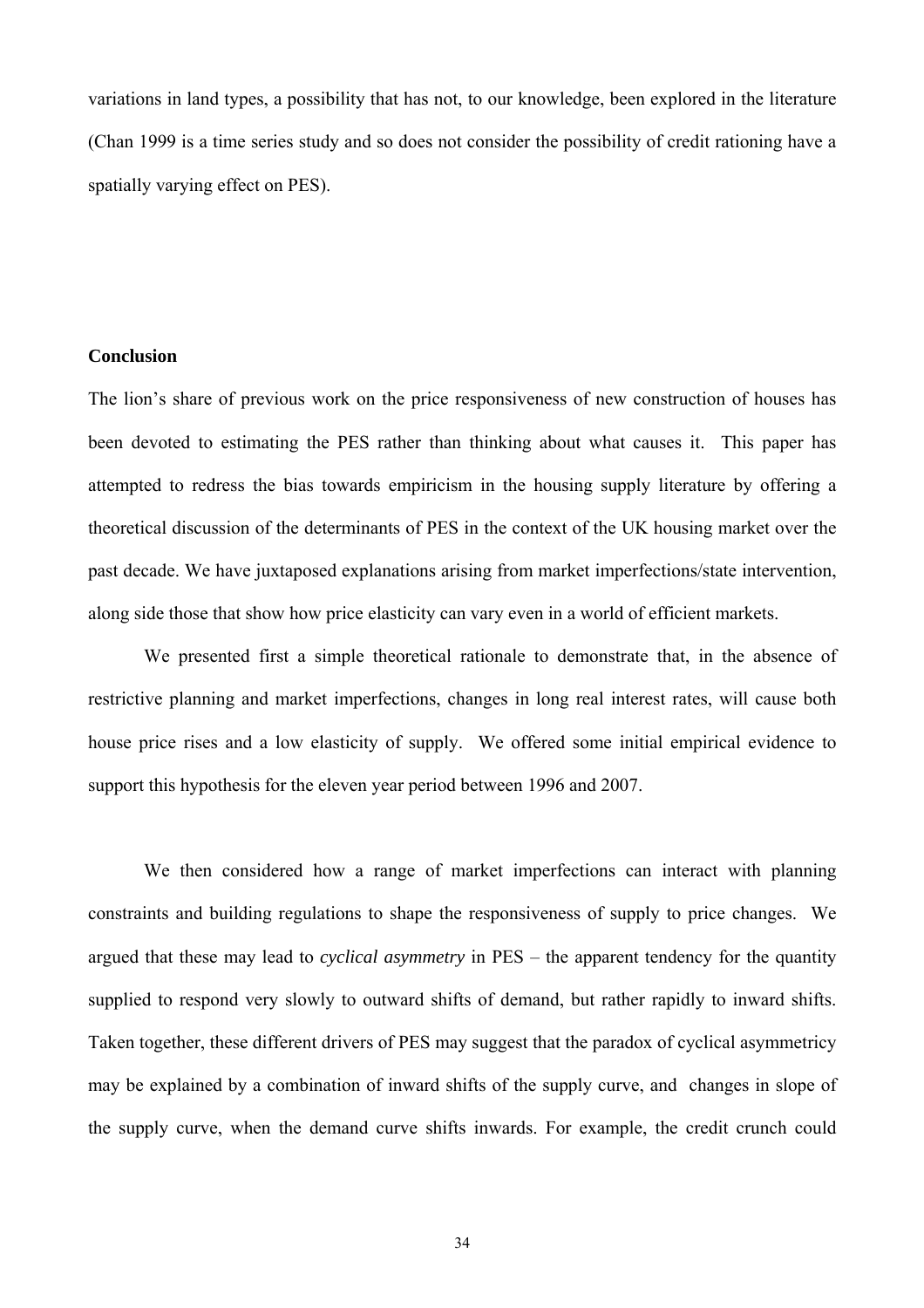simultaneously cause inward shifts of both demand and supply – while also affecting the slope of the supply curve (the PES).

Hopefully our ideas will open up fresh avenues of theoretical and empirical investigation. For example, one implication of this paper is the need to develop a fully fledged analytical model of the housing market that permits the slope of the supply function to be endogenous – contingent on factors that are conventionally associated with driving secular (long interest rates) and cyclical (mortgage availability) changes in demand. Further research is also required in order to verify, and quantify, the different explanations for the observed price elasticity of supply over a longer time span than the single decade we examined.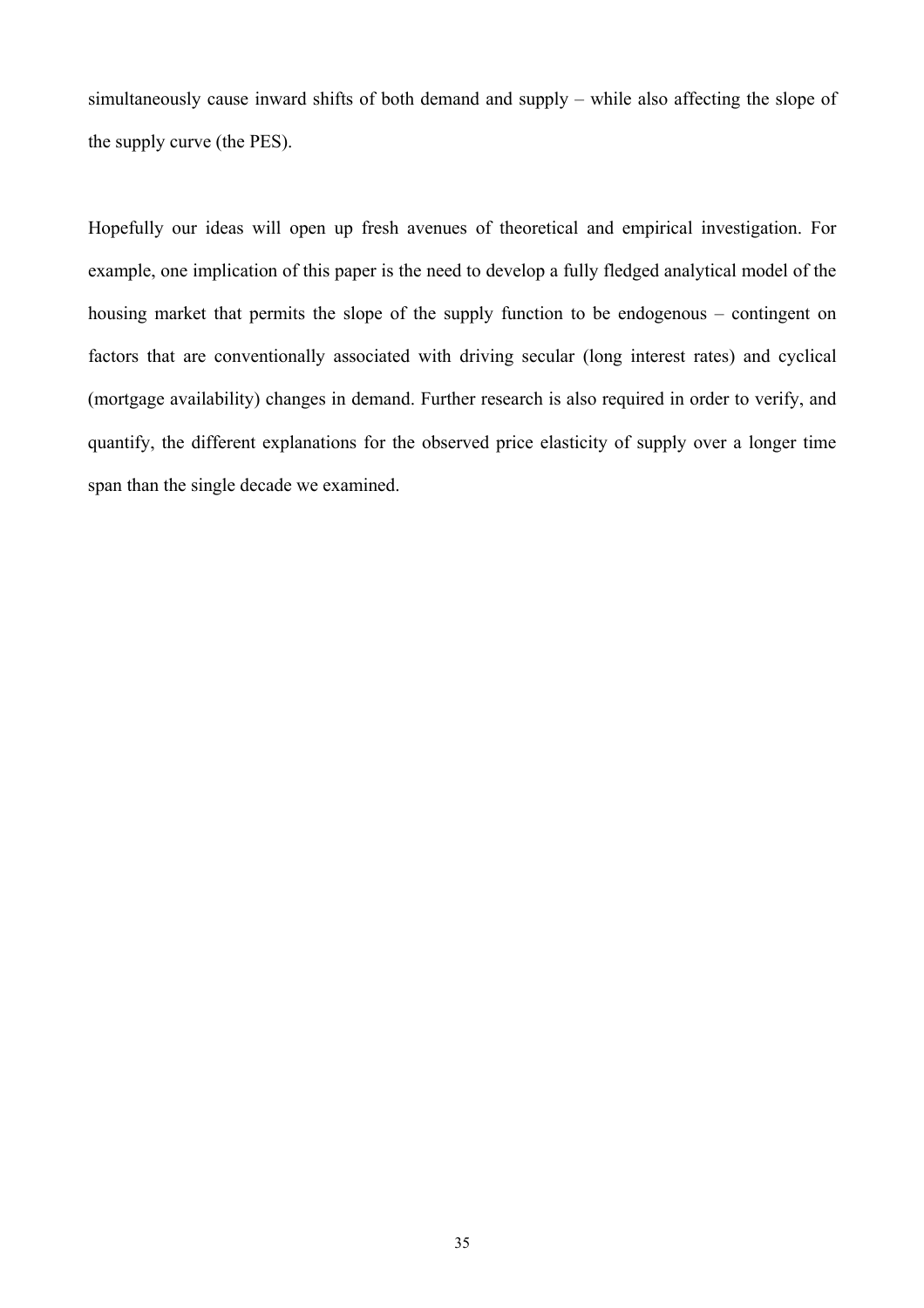#### **References:**

- Ayuso, J. and F. Restoy (2003) "House prices and rents: An equilibrium asset pricing approach", Bank of Spain, working paper 0304
- Barker, K. (2003) Review of Housing Supply Securing our Future Housing Needs: Interim Report Analysis. HM Treasury: London.
- Barker, K. (2006) Review of Land Use Planning: Interim Report Analysis, HM Treasury: London.
- Barker, K. (2008) Planning policy, planning practice, and housing supply, *Oxford Review of Economic Policy*, Volume 24, Number 1, 2008, pp.34–49.
- Bartlett, W. (1989). *Housing Supply Elasticities: Theory and Measurement*. York, UK: Joseph Rowntree Memorial Trust Working Paper 2.
- Blackley, D. M. (1999). "The Long-Run Elasticity of New Housing Supply in the United States: Empirical Evidence for 1950 to 1994," *Journal of Real Estate Finance and Economics*, 18, 25–42.
- Bramley, G., G. Pryce and M. Satsangi (1999) The Supply Responsiveness of the Private Rented Sector: An International Comparison, Department of the Environment, Transport and the Regions (1999) London.
- Bramley, G. (1993) "The impact of land-use planning and tax subsidies on the supply and price of housing in Britain", *Urban Studies* 30: 5-30.
- Chan, T. S. (1999) "Residential Construction and Credit Market Imperfection", Journal of Real Estate Finance and Economics, 18:1, 125-139.
- Charlesworth, G. (2008) No place to hide, *The Journal: RICS Residential Property*, March/April 08, p.14-16.
- CLG (2005) *Proposals for introducing a Code for Sustainable Homes: A consultation paper*, Department for Communities and Local Government, Dec 2005: London.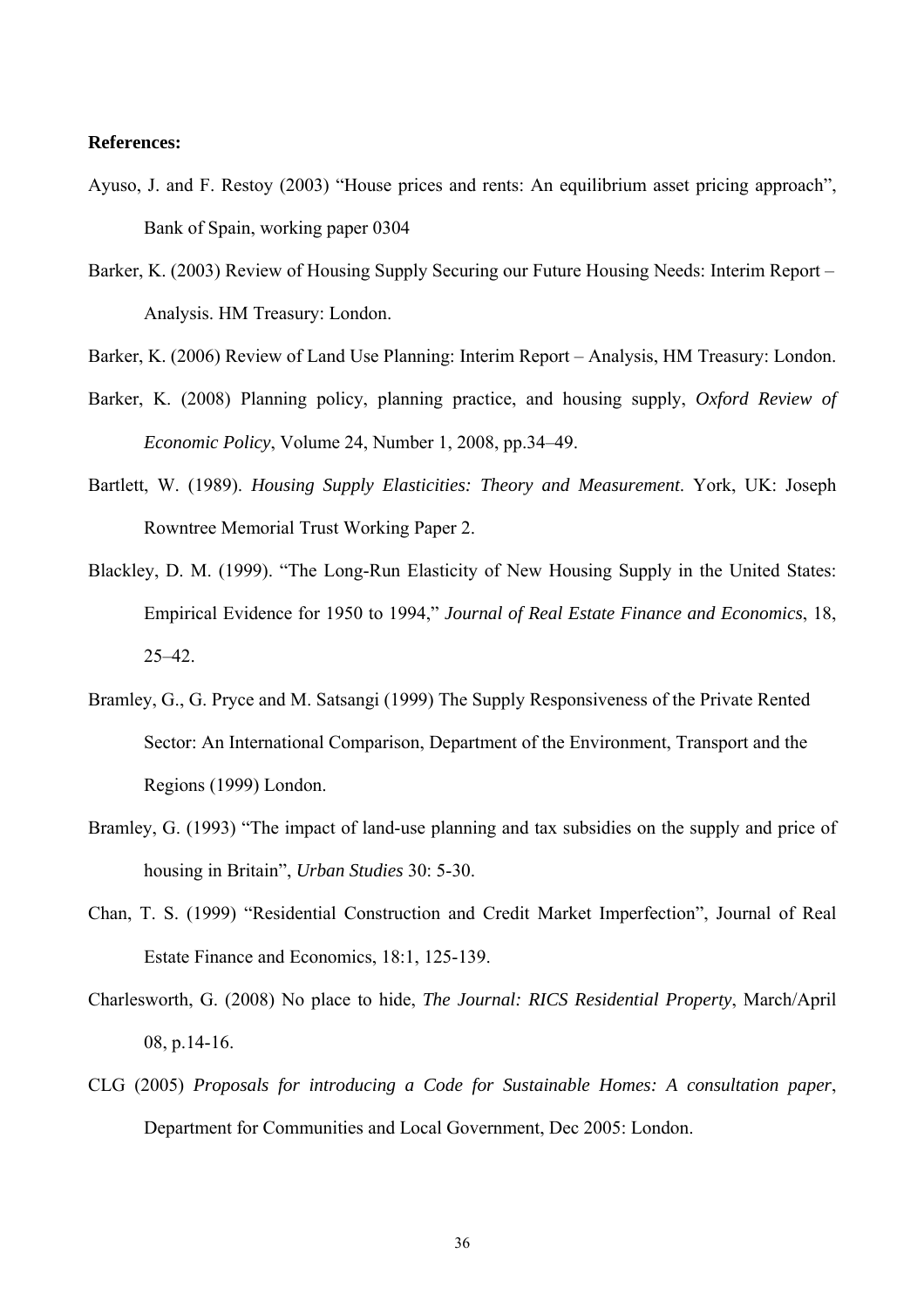- CLG (2008) *Community Infrastructure Levy Initial Impact Assessment*, Department for Communities and Local Government, Nov 2007: London.
- CLG (2007) *Building a Greener Future: Policy Statement*, Department for Communities and Local Government, July 2007: London.
- DiPasquale, D. (1999) "Why don't we know more about housing supply?", *Journal of Real Estate Finance and Economics*, 18:1, 9-23.
- DiPasquale, D. and Wheaton, W.C. (1994) "Housing market dynamics and the future of housing prices", *Journal of Urban Economics*, 35:1, 1-27.
- Farlow, A. (2004a). "UK House prices; A critical assessment", Paper prepared for Credit Suisse First Boston (2004a) www.economics.ox.ac.uk/members/andrew.**farlow**/Part1UKHousing.pdf
- Farlow, A. (2004b) "The UK Housing market: bubbles and buyers", Paper prepared for Credit Suisse First Boston (2004b) www.economics.ox.ac.uk/members/andrew.farlow/Part2UKHousing.pdf
- Fisher, J. D. and W. N. Kinnard, W.N. (1990) "The business enterprise value component of operating properties: The example of shopping malls", *Journal of Property Taxation*, 2:1, 19–27.
- Fisher, J. D. and Lentz, G.H. (1990) "Business enterprise value in shopping malls: An empirical test", *Journal of Real Estate Research*, Spring 1990, 5:1, 167–75.
- Genesove, D and Mayer, C.J. (1997) 'Equity and Time to Sale in the Real Estate Market', *American Economic Review*, 87:3, pp255-269.
- Genesove, D., and Mayer, C. (2001) "Loss Aversion And Seller Behavior: Evidence From The Housing Market", *Quarterly Journal of Economics*, 116, 1233-1260.
- Glaeser, E. L., and Gyourko, J. (2003), "The Impact of Building Restrictions on Housing Affordability", FRBNY Economic Policy Review, June.

Goodman, A. (2005) "The other side of Eight Mile: suburban population and housing supply", *Real*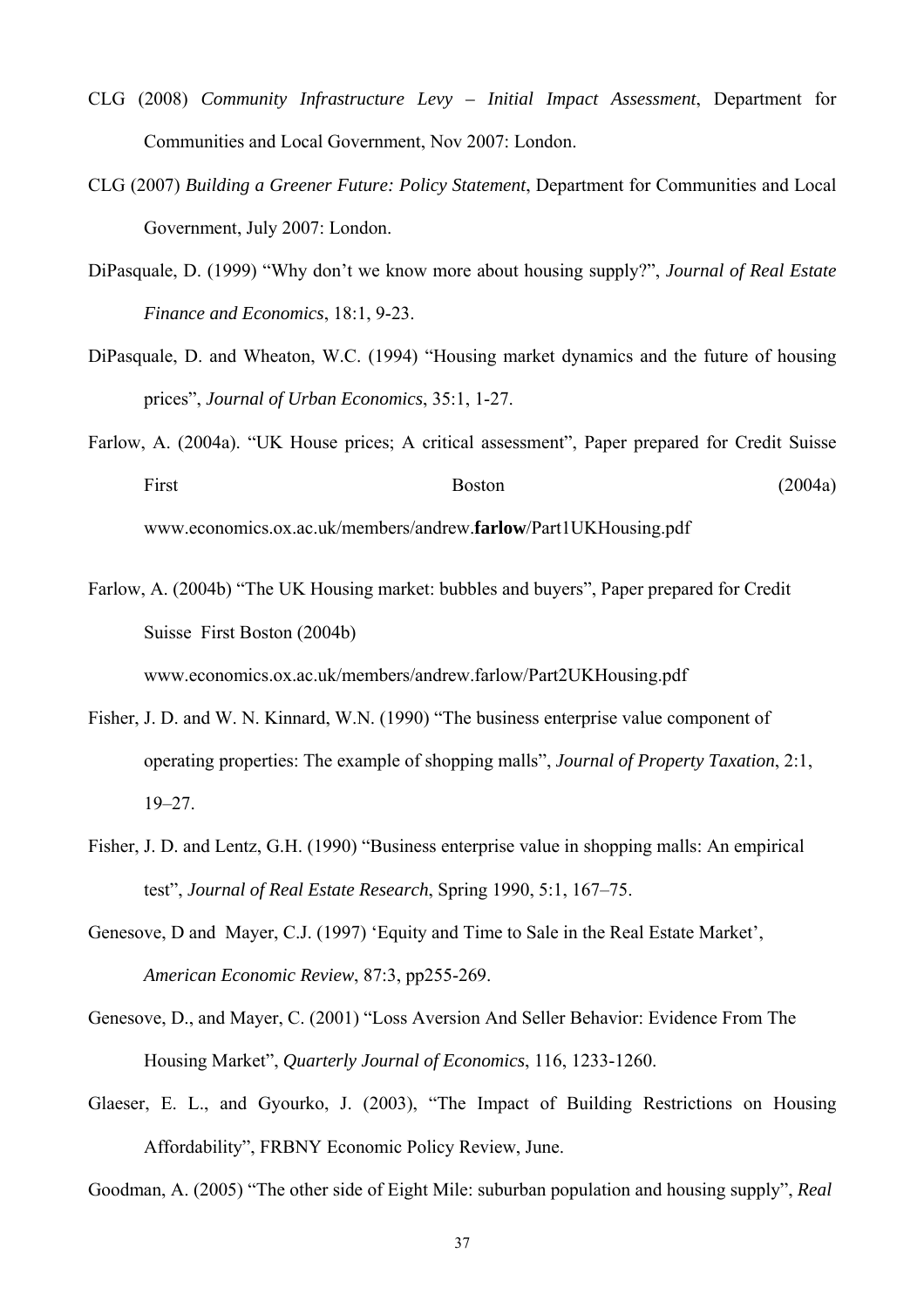*Estate Economics* 33: 539-569.

- Himmelberg, C., C. Mayer, and T. Sinai (2005) "Assessing high house prices: bubbles, fundamentals and misperceptions", *Journal of Economic Perspectives* 19: 67-92.
- Hwang, M., and J.M. Quigley (2006) "Economic fundamentals in local housing markets: evidence from U.S. metropolitan regions", *Journal of Regional Science* 46: 425–453.
- Levin, E.J., A. Montagnoli and R.E. Wright (2009) "Demographic Change and the Housing Market: Evidence from a Comparison of Scotland and England", *Urban Studies,* 46:1 27-43.
- Malpezzi, S., and D. Maclennan (2001) "The long-Run price elasticity of supply of new residential construction in the United States and the United Kingdom", *Journal of Housing Economics* 10: 278-306.
- Malpezzi, S. and S.K. Mayo (1997) "Getting housing incentives right: a case study of the effects of regulation, taxes and subsidies on housing supply in Malaysia", *Land Economics* 73: 372– 391.
- Mayo, S. and S. Sheppard (2001) "Housing supply and the effects of stochastic development control", *Journal of Housing Economics* 10: 109-128.
- Meen, G. (2005) "On the Economics of the Barker Review of Housing Supply", *Housing Studies*, 20: 949-971.
- Ortalo-Magne, F., and S. Rady (1999) "Boom in, bust out: young households and the housing price cycle", *European Economic Review* 43: 755-766.
- Poterba, J.M. (1984) "Tax subsidies to owner-occupied housing: An asset-market approach", *The Quarterly Journal of Economics*, 99:4, 729-752.
- Poterba, J.M. (1992) "Taxation and housing: Old questions, new answers", Papers and proceedings of the American Economic Association, May, 237-242.
- Pryce, G. (1999) "Construction elasticities and land availability: a two stage least squares model of housing supply using the variable elasticity approach", *Urban Studies* 36: 2283-2304.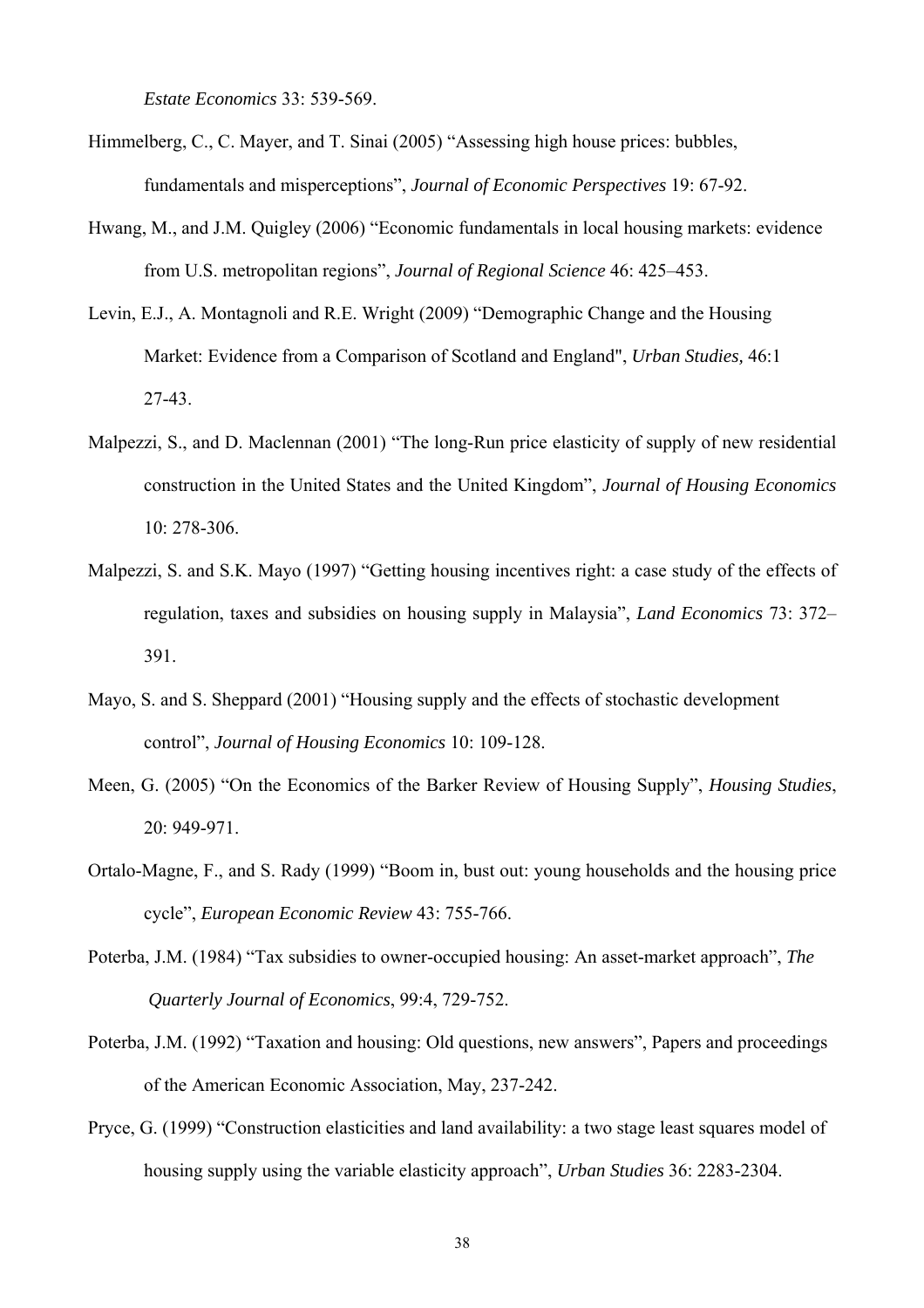- Pryce, G. (2003) "Greening by the market? Distortions caused by fiscal incentives to build on brownfield land", *Housing Studies*, 18: 563-585.
- Ranney, S.I. (1981) "The future price of houses, mortgage market conditions, and returns to homeownership", *The American Economic Review*, 71:3, 323-333.
- Warner, J. (2008) Stable Doors and Mortgage Fraud, *The Independent*, [www.independent.co.uk](http://www.independent.co.uk/), 12 June 2008.
- Weeken, O. (2004) "Asset pricing and the housing market", *Bank of England Quarterly Bulletin*, Spring, 32-41.

Wellings, F. (2006) Private Housebuilding Annual, page 25.

Whitehead, C. (2008) The Density Debate: A Personal View, East Thames Group, London